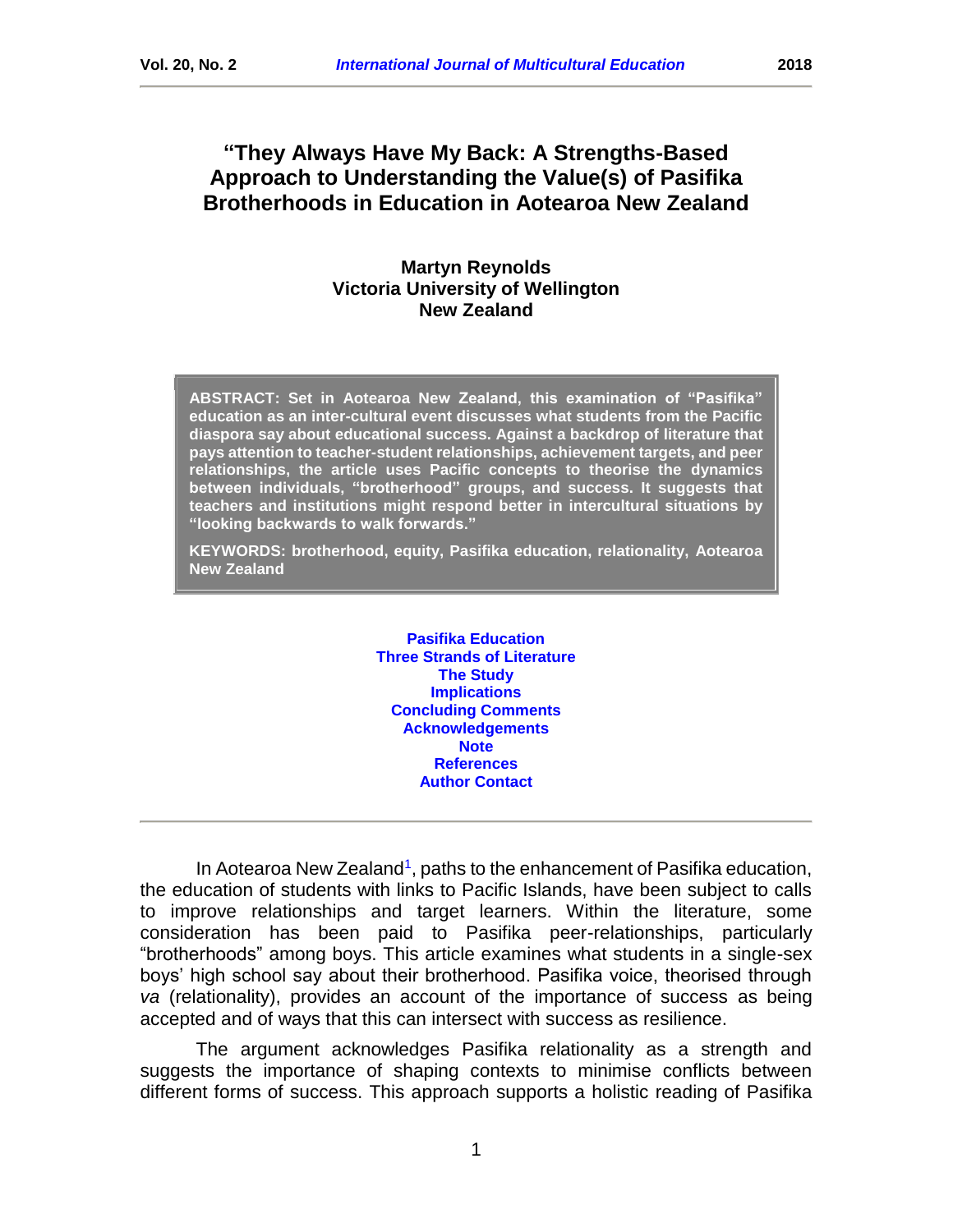education in which reframed institutional practice can clear the path for Pasifika students to pursue their own success as Pasifika. By implication, the paper suggests the value of understanding diverse groups in their own terms, seeking to re-view educational encounters in multicultural situations. While this is not new, an additional pathway to understanding and supporting diverse student populations comes from encompassing group-based ethics where group identity is powerful in students' understandings of the world.

## **Pasifika Education**

<span id="page-1-0"></span>Aotearoa New Zealand is a bicultural nation in which the Treaty of Waitangi, signed between various Māori chiefs and representatives of the British Crown in 1840, has shaped the relationship between indigenous Māori and other groups (Orange, 2012). Among non-Māori who reside in Aotearoa New Zealand are people who have migrated from the many island nations of the Pacific.

Historically, members of the Pacific diaspora living in Aotearoa New Zealand were called Polynesian people (Tanielu & Johnson, 2013). However, various government bodies refer, for contextual reasons, to such migrant groups by other terms. These include Pacific peoples (Statistics New Zealand, 2014) and Pacific heritage/Pacific (Education Review Office, n.d.). The term P.I. (Pacific Islander) also has currency (Anae, 2005/2015), reflecting an ethnogenesis (Spoonley, 1988) as members of various Pacific Island groups in Aotearoa New Zealand marry, have children, or relate in other ways. In recent years, the Ministry of Education (MoE) has popularised the term *Pasifika* (Tanielu & Johnson, 2013) within education. The MoE uses Pasifika to refer to "those peoples who have migrated from Pacific nations and territories. It also refers to the New Zealandbased (and born) population, who identify as Pasifika, via ancestry or descent" (Airini, Mila-Schaaf, Coxon, Mara, & Sanga, 2010, p. 49).

Pasifika as a grouping in education is contested. An umbrella term such as Pasifika has relational, political, and historical resonance. This is because the "nature of Pasifika groups residing in New Zealand tends to reflect historical and colonial relationships New Zealand has had in the Pacific region" (Airini et al., 2010, p. 49), a consequence of colonialism and diaspora. Pasifika education is itself intercultural; Pasifika students are taught by a mostly Palagi (European origin) teaching force in a British-origin system.

As a "term of convenience" (Airini et al., 2010, p. 49), one may ask whose convenience Pasifika is serving in education. The Pasifika umbrella (Samu, 2006) carries the danger of aggregating diverse populations, and there have been calls for "ethnic-specific approaches, information and determination" in Pasifika educational research (Airini et al., 2010, p. 49). But disaggregation is not a silver bullet. As Airini et al. note, "Even within ethnic-specific groups, there is a danger of glossing over intra-ethnic variations" (p. 49). While official usage may cement the relevance of Pasifika in policy (Ministry of Education, 2013), context dictates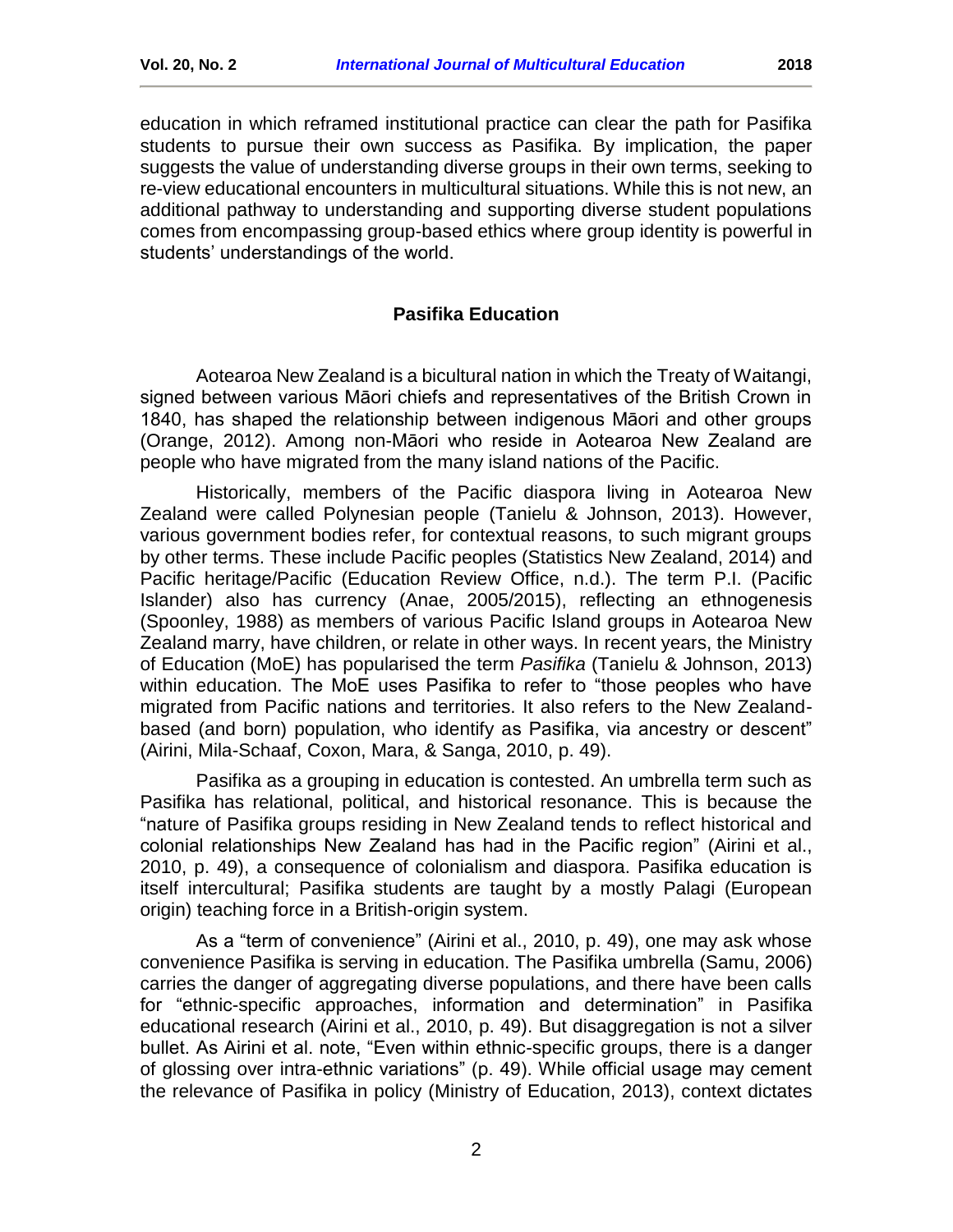the validity and usefulness of Pasifika in practice. For instance, at home students might see themselves as Tongan, Samoan, etc., but at school they may identify to some extent as Pasifika, embracing commonalities with their Pasifika friends. Such thinking is not exclusionary, but fluid and contextual. Similarly, the notion of Pasifika may be more relevant in some schools than others depending on the origins, numbers, attitudes, and experiences of those attending.

The use of Pasifika as a data category exposes the relatively low achievement of Pasifika students in national assessment such as the National Certificate of Educational Achievement (NCEA) (e.g., New Zealand Qualifications Authority, 2013, 2014, 2015; Turner, Irving, Li, & Yuan, 2010). Disparity has stimulated policy initiatives (e.g., Ministry of Education, 2013), statistical research (e.g., Wilson, Madjar, & McNaughton, 2016), and school-based programmes (Reynolds, 2017b). The results of summative assessments such as NCEA are founded on experiences of education as a process. This paper examines aspects of students' day-to-day experiences of Pasifika education through Pasifika voice, the words of a group of boys with links to several Pacific Island nations including Tonga, Samoa, Fiji, Niue, and Tokelau.

# **Three Strands of Literature**

<span id="page-2-0"></span>For research that seeks to expose the dynamics of in-school processes in Pasifika education, three strands of literature are most relevant. These concern teacher-student relationships, educational targeting initiatives, and peer group interaction.

#### **Teacher-Student Relationships**

Education is generally experienced by Pasifika students through relationships with Palagi teachers. Shifting theorisation has characterised this strand. Deficit theorising was used early on to explain a relative lack of Pasifika achievement (Alton-Lee, 2003; Gorinski & Fraser, 2006; Nakhid, 2003). Such literature conceptualised in-school processes, relationships, and outcomes as dominated by out-of-school factors, removing agency from teachers and schools and pathologizing Pasifika students for being Pasifika.

More recently, student-teacher relationships in Pasifika education have been subject to strengths-based theorisation. This values what students bring to school, specifically language, culture, and identity. In this literature, attention focuses on in-school relational activity—there is no external community to blame. One line of inquiry, based on Pasifika voice, has asked how teacher-student relationships can be reformed to make being Pasifika a strength. Taxonomic accounts of characteristics of successful teachers exist (e.g., Hawk & Hill, 2000; Siope, 2011). These describe what some teachers bring to relational activity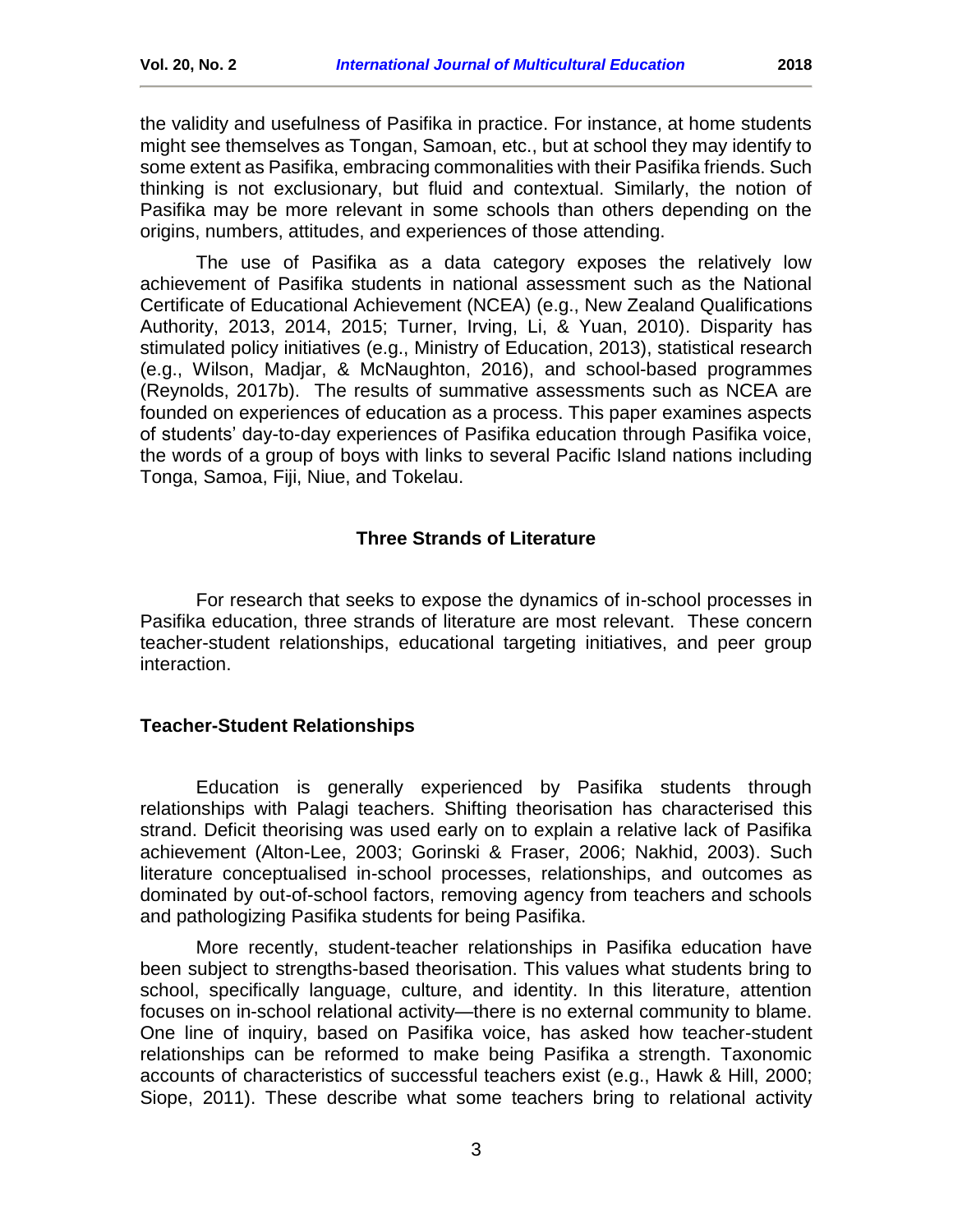through meeting the expectations of Pasifika students. Teachers favoured by Pasifika students are described as special or going the "extra mile" (Evans, 2011, p. 72). Extraordinariness may be significant for rarity value, saying much about common practice, which is founded on implicit, historically defined, and professionally propagated notions held by teachers of their role (Spiller, 2013).

A Pacific account of education suggests that cultural expectation can sit behind Pasifika student preferences (Helu-Thaman, 1988). Here, relationallyfocused teachers are significant for meeting culturally-founded obligations. Helu-Thaman (2010) describes the role of a teacher in Tonga to include "nurturing positive relationships and social responsibility" (p. 356). This role description includes being a moral agent rather than simply delivering curriculum. If Pasifika students bring similar expectations of their teachers to school, a cultural rather than a personal explanation of Pasifika student relational preferences in education may be useful in research.

# **Targeting**

A second strand in the literature of Pasifika education concerns targeting. This is largely grey literature, the output of government agencies (e.g., Education Review Office, 2012; Ministry of Education, 2015). In recent years, Pasifika students have been described as "priority learners" (e.g., Education Review Office, n.d.) and as "target students" (e.g., Office of the Auditor-General, 2012). This can lead to additional monitoring and support for students, but can also result in attempts by schools to meet targets set for themselves as institutions by "subsidising" the achievement of certain students with less-valued qualifications (Boereboom, 2016, paragraph 5). Finally, Pasifika students have been characterised as a group "poorly served" by the education system (e.g., Treasury, 2012). This shift is welcome if critical focus is placed on relationships between policy makers, administrators, schools, and Pasifika students and allied to constructive change.

However understood, targeting is a feature of Pasifika education. The kinds of targets set for the education system and consequently by proxy for schools can be seen in the Pasifika Education Plan (PEP). The vision of the PEP is "five out of five Pasifika learners participating, engaging and achieving in education, secure in their identities, languages and cultures and contributing fully to Aotearoa New Zealand's social, cultural and economic wellbeing" (Ministry of Education, 2013, p. 3). Targeting, however, is unevenly spread between these key areas. Overwhelming attention is paid to achievement. Achievement targets have been established, the most visible of which refers to the rate of Pasifika attainment of NCEA Level 2 (generally undertaken in Year 12 of secondary education by students aged about 16), even though this is not the key level for progress to tertiary education.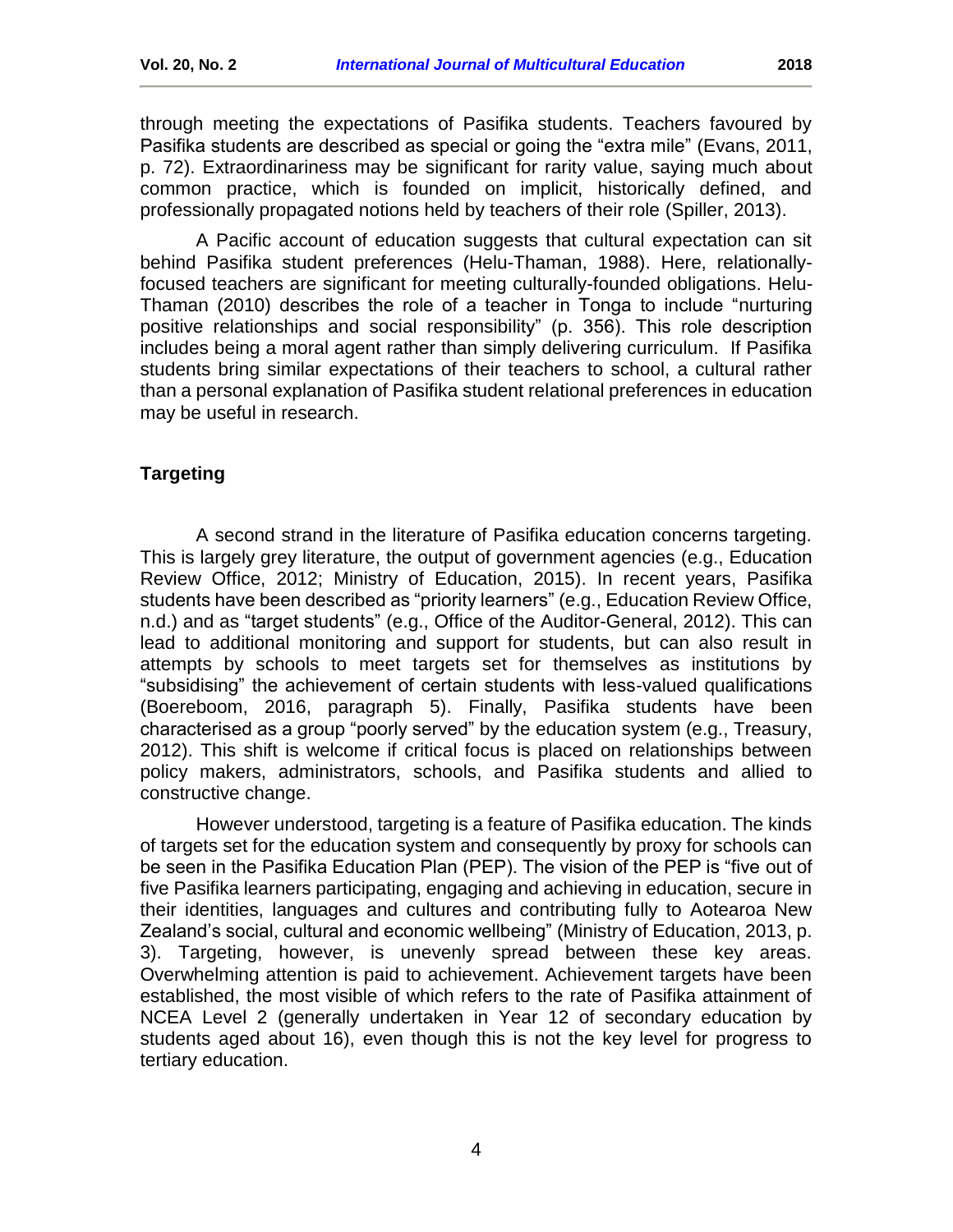By contrast to the PEP, the Education Review Office (ERO), which is responsible for monitoring the quality of provision in schools, pays wider attention (Education Review Office, 2012). ERO reports on how schools exhibit compliance in key areas identified by ERO as significant for Pasifika educational advancement as well as on achievement data. ERO reporting is, however, less visible than MoE celebrations of achievement rates (e.g., Redmond, 2017). Some have argued that the equity of experiencing education as a culturally affirming process leading to achievement is silenced by concentration on equality measured through an overwhelming focus on achievement itself (Milne & Students of Kia Aroha College, 2015).

## **Pasifika Brotherhoods**

A third strand of literature concerns peer relations in Pasifika education, specifically among boys in so-called "brotherhoods," often explored in the context of "Poly Club" or Pasifika cultural performance group. A Poly Club is a space where students learn, teach, practice, and perform items of dance and song that come from, or are in the language of, one or more Pacific Island groups. Although this literature is thin, studies of brotherhoods gain significance when the relative NCEA achievement rates of Pasifika boys and Pasifika girls are considered (New Zealand Qualifications Authority, 2015).

Fairbairn-Dunlop (2010a) describes gendered, culturally framed forms of success embedded in a brotherhood of Samoan-origin peers. She reports that peer-defined forms of success and success as academic achievement intersect in complex ways, speculating that peer-supported, gendered cultural constructions of success may inhibit Samoan males from academic achievement. That is, one form of success may eclipse another. Fairbairn-Dunlop (2010b) reports a positive correlation between academic success and involvement in a Poly Club by comparing the academic outcomes of Pasifika students involved in performance and those uninvolved. In her work, however, despite a correlation between membership and relative achievement, club members were unable to explain why their level of commitment to the club did not spill over into similar levels of commitment to other aspects of the school such as academia.

Rimoni (2016) also describes the importance of school-based brotherhoods to Samoan boys in Aotearoa New Zealand. Her research suggests that brotherhoods are of special significance in single-sex school contexts and that, particularly in schools where the Pasifika cohort is a small minority, a Poly Club can be a meeting and connecting place where a brotherhood is focused. In her account, a brotherhood acts to support students, "has an immense influence on how they feel about the school environment" (p.124), can be a fundamental reason for being at school, and can condition, through loyalty, the way experiences of school are understood. In addition, a brotherhood is reciprocal. Students in Rimoni's study could "identify the code of responsibility that went with being part of the brotherhood" (p.126). The idea of boys being of great influence on each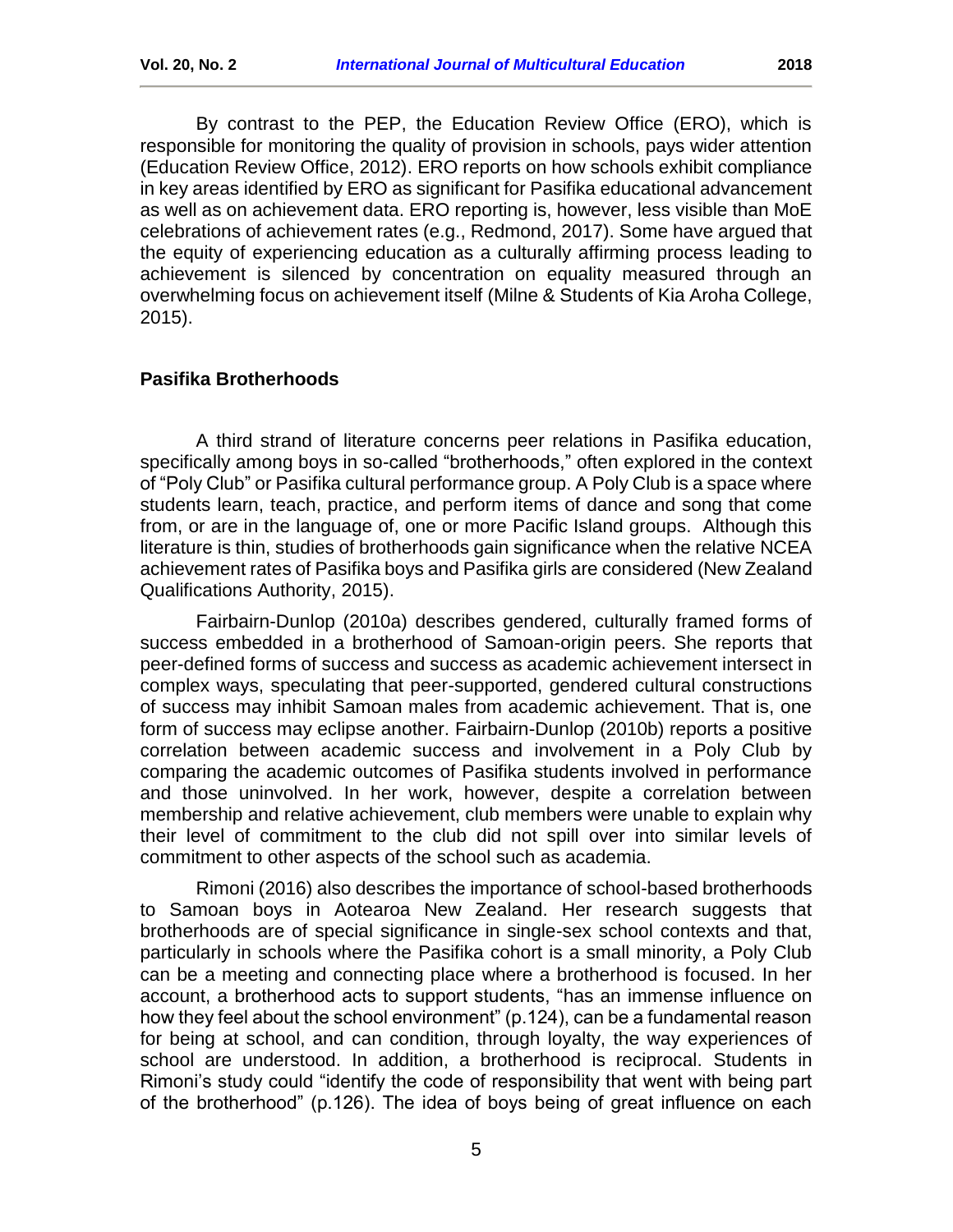other in a Pasifika context is present elsewhere. Samu (2015) found that in Pasifika education, friends are "motivating factors, supporters, brothers—in some ways a de facto family" (p. 25). According to the boys who were his respondents, this kind of friendship is exclusively among males.

Pasifika peer relationships have also been depicted as important in mentoring/tutoring and in collaborative learning. McMillan (2012) argues that Pasifika (and Māori) boys can be socialised into the expectations of the classroom environment by discussing male identity within a club-type forum. This suggests that group-based relational language developed in one cultural space can be useful in unpacking another relational language for another cultural space. In the tertiary sector, Latu and Young (2004) describe the value of collaborative learning for students with Pacific Island origins, and Latu (2004) reports the success of Pasifika peer-supported learning in mathematics. Alkema (2014) reviews literature from the tertiary sector that values strong peer relationships as an element in academic success for Pasifika students.

It is possible to integrate the limited strand of peer-based literature with that regarding student-teacher relationships by speculating that the relationality that Pasifika students seek with peers is in some ways like their preferred relationships with teachers. Both teacher- and peer-based literature foreground commitment, reciprocity, and emotionality. However, the means of reproducing relationality from the peer/cultural performance space in the peer/teacher/academic space are less clear. Schools may hope that there will be a transfer of enthusiasm and commitment from Poly Clubs to other areas of institutional life, but such a hope assumes that schools are understood by Pasifika students as a single space rather than as a collection of spaces. There is an absence of research which directly attempts to examine the potential for modelling teacher-student relationality on peer relationships in Pasifika education even though the research cited above may indirectly suggest this as a way forwards.

## **The Study**

<span id="page-5-0"></span>This study seeks to address the question "What is Pasifika success as Pasifika?" in the context of education. This is an important question to ask, particularly for a teacher interacting with Pasifika students daily in class, because the answer has the potential to impact on practice. Ideas of success are clearly expressed in Pasifika education through the setting of targets as discussed above (Ministry of Education, 2013, 2015). However, success can also be understood as the achievement of goals underpinned by values. In this view, Pasifika success is related to Pasifika culture(s) and, while likely to include achievement, may embrace wider goals for Pasifika education (Alkema, 2014; Toumu'a, 2014).

Ethics in Pasifika educational research are an edgewalk (Tupuola, 2004). That is, ethics must satisfy both the academy and the Pasifika community/ies. To achieve this, a researcher must develop fluency in negotiating between the various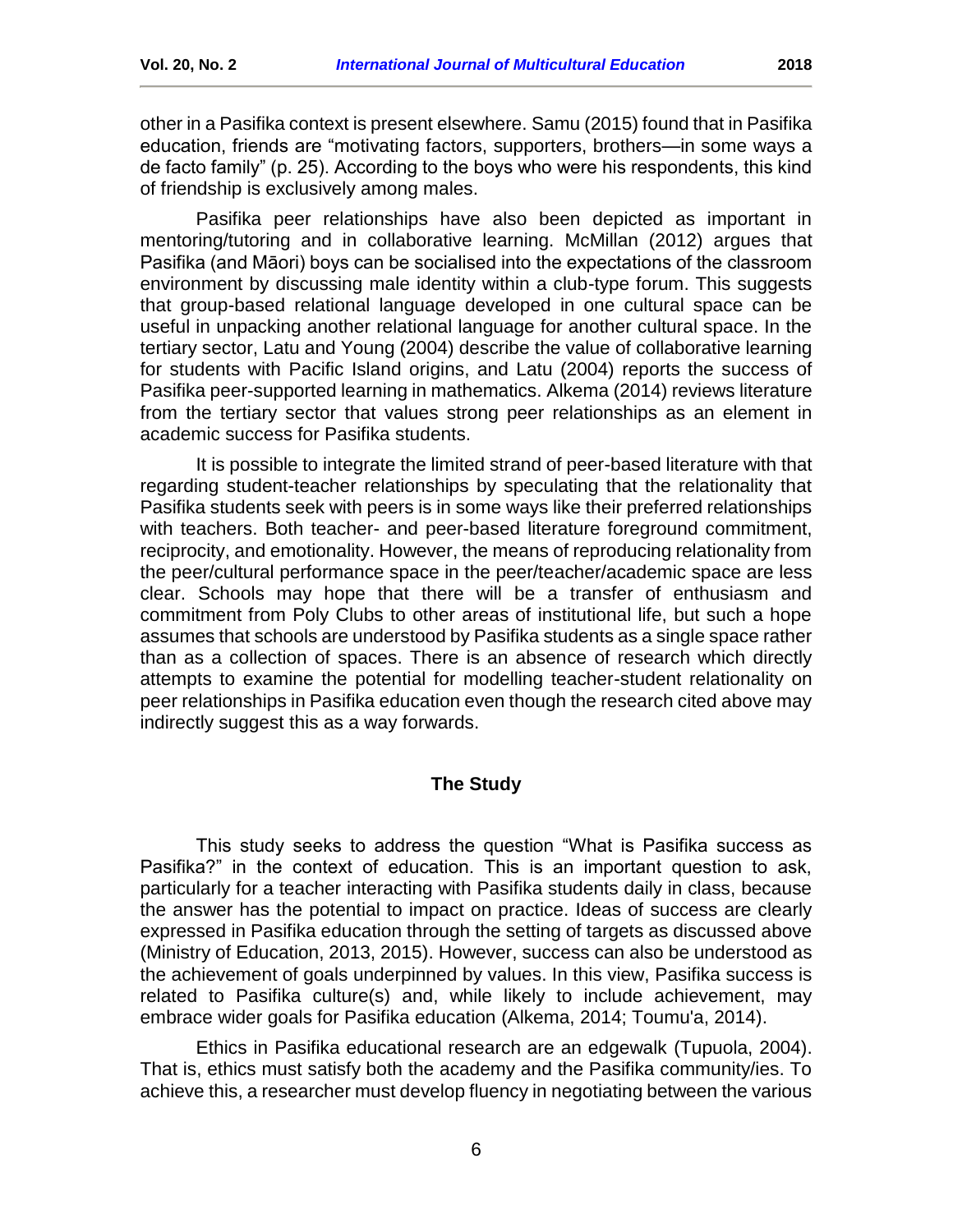understandings and expectations involved. Through measures such as privacy, the management of conflicts of interest, and others, this study adhered to Victoria University of Wellington ethics protocols by providing evidence that no harm would be done. However, the study additionally sought to satisfy the ethical expectations of the Pasifika research community as well as of participants from the Pasifika community. Following the understandings of Airini et al. (2010), the study sought to do good, to be "making a difference to Pasifika education" (Visser, Unasa, Kennedy, & Airini, 2007), and to achieve this through a focus on the ethical configuration of relationships in the research process.

As a Palagi teacher-researcher of British origin, I know that embracing Pasifika research ethics means paying attention to a continual process of negotiation around shared ownership, reciprocal responsibilities, and mutual benefit. In practice, matters such as design, implementation, the interpretation of data, and similar issues are passed back and forth between the researcher and various participants and advisors to honour ethical commitments. For example, the main consultation session with parents was timed, convened, and chaired by a community member. The interpretation of the data gathered there was assisted by community members and then shared with teachers. When teachers had enacted their learning from the data, they developed accounts of their actions. I then passed these accounts on their behalf to parents. In this way, the research became something achieved together, founded on relationships that were configured through a shared commitment to Pasifika students.

This study was a bounded case-study. It sought the understandings of Pasifika students and their parents at a particular place and time in an educational journey. The place was a single institution. Airini et al. (2010) discuss the contextual fluidity of identity under the Pasifika umbrella and the value of context in research as an ethical consideration, suggesting that context is the key to understanding the interactions of multiple identities in Pasifika education. Identity is affected by many factors that can include specific educational experiences. In formal education, these are generally centred on a school. Pasifika students can have their own contextual reasons for selecting a school such as family history, location, institutional reputation, or ethnic and social factors (Reynolds, 2017a). As indicated by Rimoni (2016), the single-sex/coeducational profile of a school also can be important. The value of a single institution case study such as this is the potential to reveal salient aspects of context as they affect ideas about Pasifika success as Pasifika.

The study was also bounded by time. The focus was on students' initial year in secondary education. The importance of better understanding Pasifika students' experiences at times of educational transition has been widely acknowledged (Chu, Glasgow, Rimoni, Hodis, & Meyer, 2013). Investigating students' ideas of success at transition can reveal what students expect and want when they enter a new school. If educationalists can learn from this, student-defined success and a sense of belonging in support of achievement can be fostered right from the start of a new phase of education.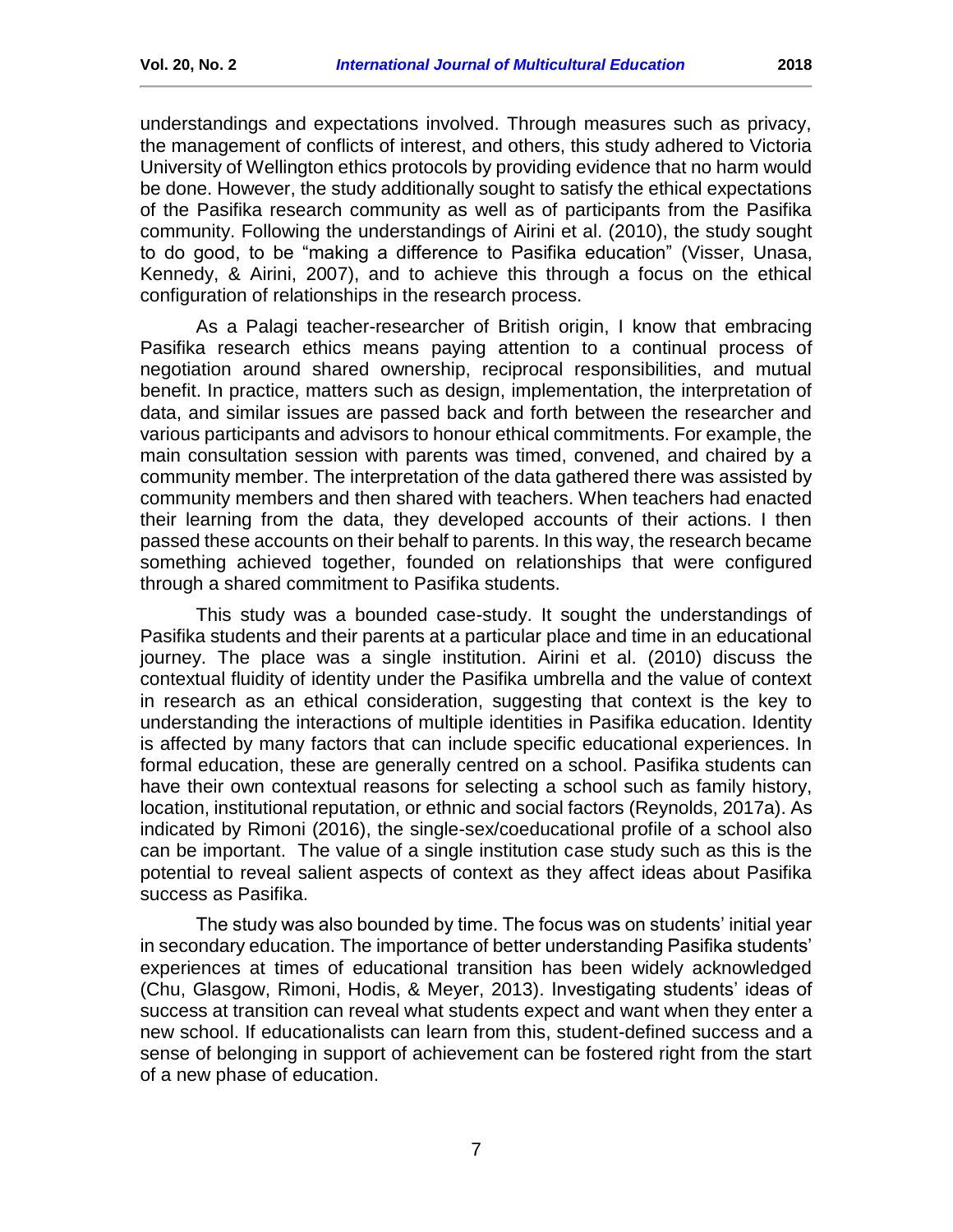There can be a tension between scale and detail in research. A small-scale study such as this is limited in direct generalisability precisely because of its contextual nature. However, such a study can reveal what Sanga calls "the context behind the context—the spheres or domain of social relationships within communities" (as cited in Airini et al., 2010, p.11). Deeply contextual information is important to help us "know much better what we are trying to deal with" on a wider scale (p. 11). Small scale studies which offer a tight and intense contextual focus that appreciates the complexities of experience can indicate the kinds of questions to ask more widely and profile the kinds of dynamics which might be significant elsewhere.

The study embraced a strengths-based, dialogical, and relational methodology. A strengths-based methodology assumes that students' funds of knowledge (Moll, 2015) are of value. In this case, this includes knowledge of Pacific origin. In a strengths-based Pasifika methodology, Pacific-based ways of understanding the world such as relationality and dialogue (Airini et al., 2010; Crocombe, 1976) become the basis for investigation and are built into design. A dialogic methodology involves the construction of opportunities for people to hear from each other in research with the aim of improving mutual understanding (Nakhid, 2003). In this case, dialogue was fostered between researcher and participants, students and teachers, and parents and teachers. A Pasifika dialogic methodology seeks to create space for interaction in which all can contribute and learn.

Relationality, already discussed in the context of Pasifika research ethics, is particularly important in educational research where the researcher is also a teacher at the research site. Clarity in the configuration of relationships is important to acknowledge and, if possible, avoids conflicts of interest. Pasifika educational research values closeness and discounts claims of objectivity. Relationships always exist between people (Airini et al., 2010), and close relationships are likely to foster mutual understanding. In this study, pre-existing relationships and prior educational experiences of friends and family members encouraged students and parents to participate, as did the informal sponsoring of the research by members of the school's Pasifika community. The basis of the relationality involved was not only to learn but to do—to create a basis for improvements in Pasifika education and, where possible, to execute these. In such an enterprise, the selection of a research site in which the researcher has a stake is an advantage. Relationality in Pasifika educational research can be understood through the concept of va, discussed in the following section.

The study took place in the setting of a boys' high school in Aotearoa New Zealand. In Aotearoa New Zealand, the decile of a school reflects the socioeconomic profile of its environment (although not of all of its students). The school's decile, 10, suggests a comparatively wealthy setting (Ministry of Education, 2016). Pasifika students form about six percent of the school's student body. Sixteen beginning students, roughly half of those in their year group, participated in a series of interviews and group *talanoa* (relationally mediated interactions) (Fa'avae, Jones, & Manu'atu, 2016; Farrelly & Nabobo-Baba, 2014;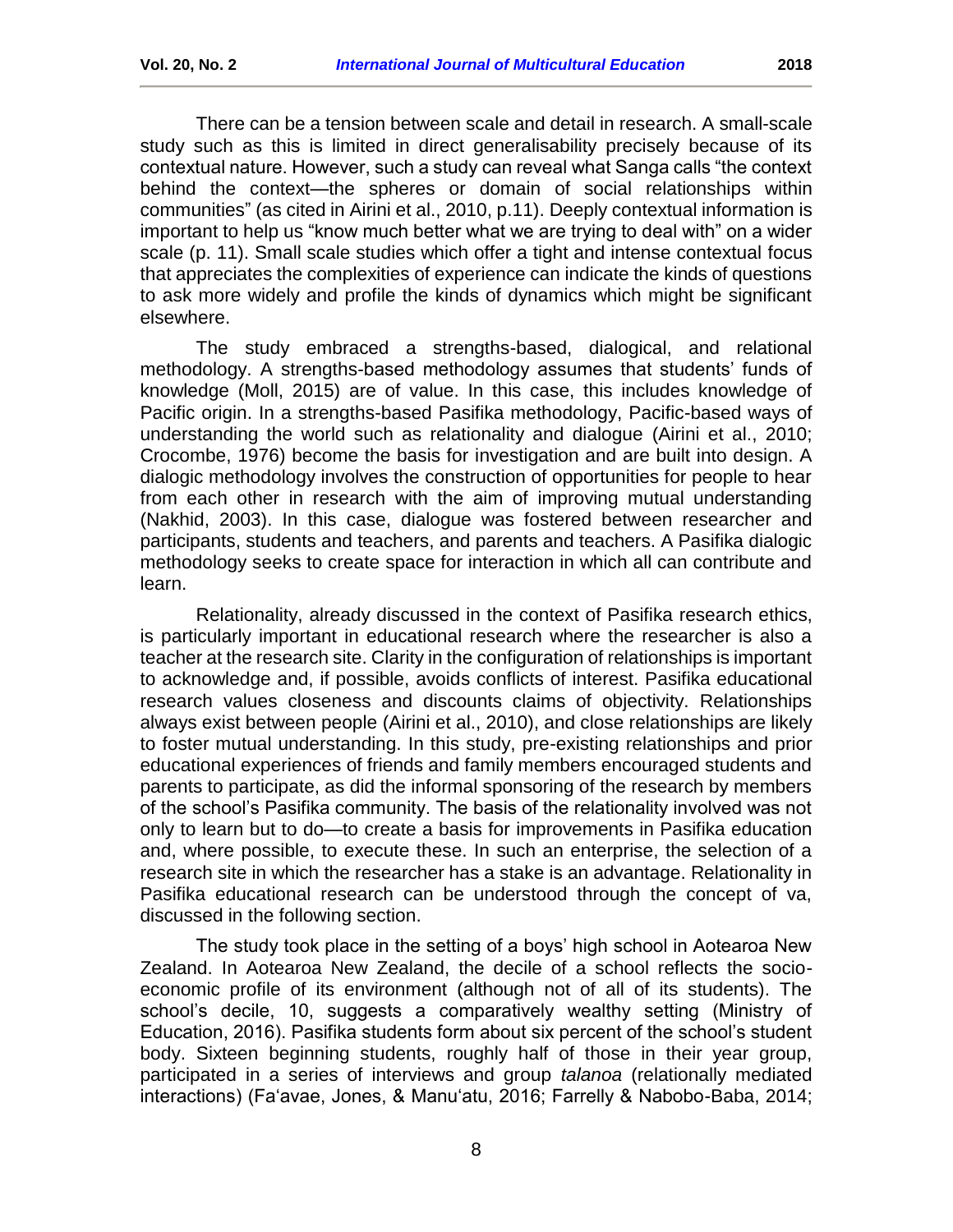Suaalii‐Sauni & Fulu‐Aiolupotea, 2014). Over a period of seven months, twelve interviews were conducted with pairs (or sometimes threes) of students, each lasting about 40 minutes. In addition, a number of less formal discussions took place at students' behest. In addition, two talanoa of similar length were conducted with students. One of these was facilitated by a senior student acting as research assistant; I conducted the other. These two sessions produced similar results. One main parental talanoa occurred with over a dozen participants, supported by three smaller talanoa of pairs and individuals talking with me. Informal contacts and follow-ups occurred as a result of normal contact between a teacher and parents connected through a school. An iterative approach was adopted so that ideas from one source or time could be further investigated in another context.

The focus of most of these interactions was to garner male Pasifika student voice on a range of issues related to forms of success. Following the literature, the study paid particular attention to relationships in Pasifika education. However, unlike some previous voice-based studies, an alternative and explicit analytical framework to replace default Western understandings of ideal relationships was employed in the form of va, a cultural reference from the Pacific.

#### **Va**

Va has been glossed in English as the space between (Anae, 2010a) and as relationality (Poltorak, 2007). Although it would be presumptive to consider va as a Pacific cross-cultural understanding (Tuagalu, 2008), discussions of va often take place in the context of Tongan (e.g., Helu-Thaman, 1988; Ka'ili, 2005) or Samoan (e.g., Tuagalu, 2008; Wendt, 1999) settings. Va has also been described elsewhere in the region (e.g., Hoem, 1993). It is hard to honour va in a short article, but developing an understanding of this concept has potential for both contextualizing Pasifika voice and disturbing European relational lenses in ways that re-view Pasifika education.

Wendt (1999), writing from a Samoan perspective, describes va as "the space between, the betweenness, not empty space, not space that separates but space that relates, that holds separate entities and things together in the Unitythat-Is-All, the space that is context, giving meaning to things" (p. 402). Similarly, Ka'ili (2005), writing from a Tongan position, says va "emphasises space in between. This is fundamentally different from the popular western notion of space as an expanse or an open area" (p. 89). Focusing on va can lead to "an examination of our interaction with others; a focus on our intentions and conscious actions that influences the nature of our relationships with others" (Mila-Schaaf, 2006, p. 11). Further discussion is found in Anae (2010b), Lilomaiava-Doktor (2009), and Reynolds (2016).

Hau'ofa's (1994) understanding of the islands of Oceania as both separated and connected by water presents a model of the spatiality of va. When this is transferred to relationships in Pasifika education, attention is directed at the way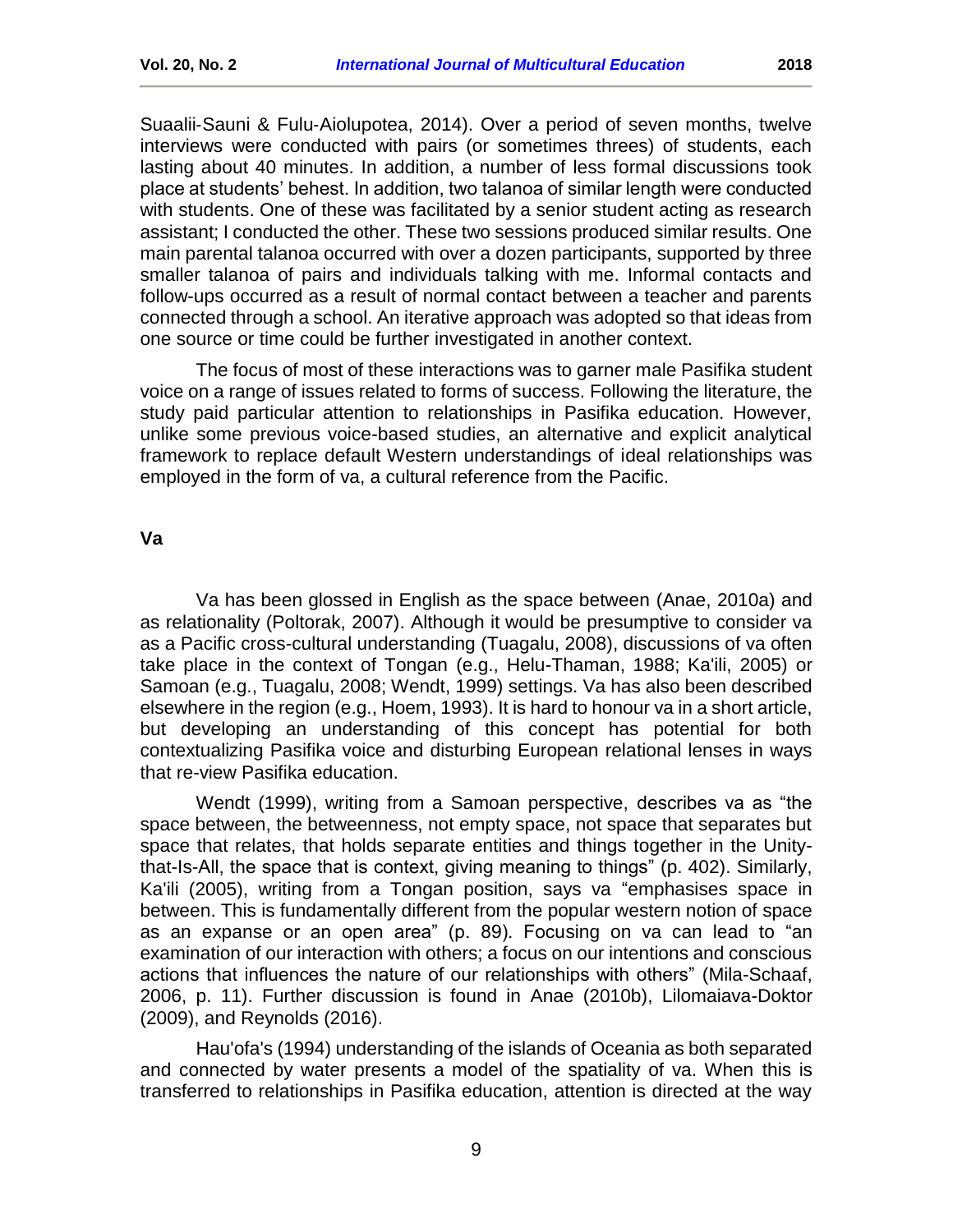spatially-defined classroom interaction is understood. Some non-Pacific understandings see no relationship and no obligation in shared educational spaces beyond teaching/learning, unless these are built or developed. In this understanding there is no relational self (Giddens, 1991). By contrast, Pasifika voice-based taxonomies of preferred teacher characteristics indicate the value of relationality and obligation as consistent and thus deep-rooted. This suggests the prevalence of a relational self where the student and teacher are integrally connected yet separate. Seen through a va lens, schools and classrooms are inevitably sites of social, physical, and spiritual relationships. Activities that Pasifika students understand as positive may serve to intensify relationality. By contrast, inaction or activities which are negatively understood can trample relationality. There is no neutral ground, and no non-relational space.

An understanding of va brings an obligation to nurture relationships (Airini et al., 2010). This can be described through the Samoan reference of *teu le va* (Airini et al., 2010; Anae, 2010b, 2016) or through the similar Tongan reference *tauhi va* (Devine, Teisina, & Pau'uvale, 2012; Ka'ili, 2005). The expectation that one will care for the relational space between people and entities is placed on all involved despite (and because of) the hierarchies inherent in encounters such as education. *Teu le va* has been explained as caring for va since it involves "balance, symmetry, beauty" (Mila-Schaaf & Hudson, 2009, p. 117). To care for va is of ethical importance; the ideal is positive connection and minimal conflict "out of concern for the relationship and a desire for harmony and symmetry within the engagement" (p. 117). A developing understanding of va suggests ways of caring for relationships in Pasifika education but does not advocate for any specific behaviour. By nature, va is contextual. As a processual lens, *teu le va* offers a way of approaching success in Pasifika education, the goal of the present study.

# **The Brotherhood and Pasifika Success as Pasifika**

In common with others (Alkema, 2014; Luafutu-Simpson et al., 2015), this study provides a wide picture of forms of Pasifika success as Pasifika in education. The specific focus placed on peer relationships is because participants frequently referenced the school's Pasifika brotherhood as a site of success. Two related areas of success are described here: acceptance and resilience. Intersection between forms of success complicates the picture. Data here are drawn from small-scale interviews unless otherwise indicated as from talanoa (T). The dialogue in these sessions was conducted between the students and myself with a main aim of intensifying participant/researcher and student/teacher relationality to prepare for later encounters. Because of the scale of the sample and the singlesite setting, some details have been redacted and/or conflated for reasons of anonymity.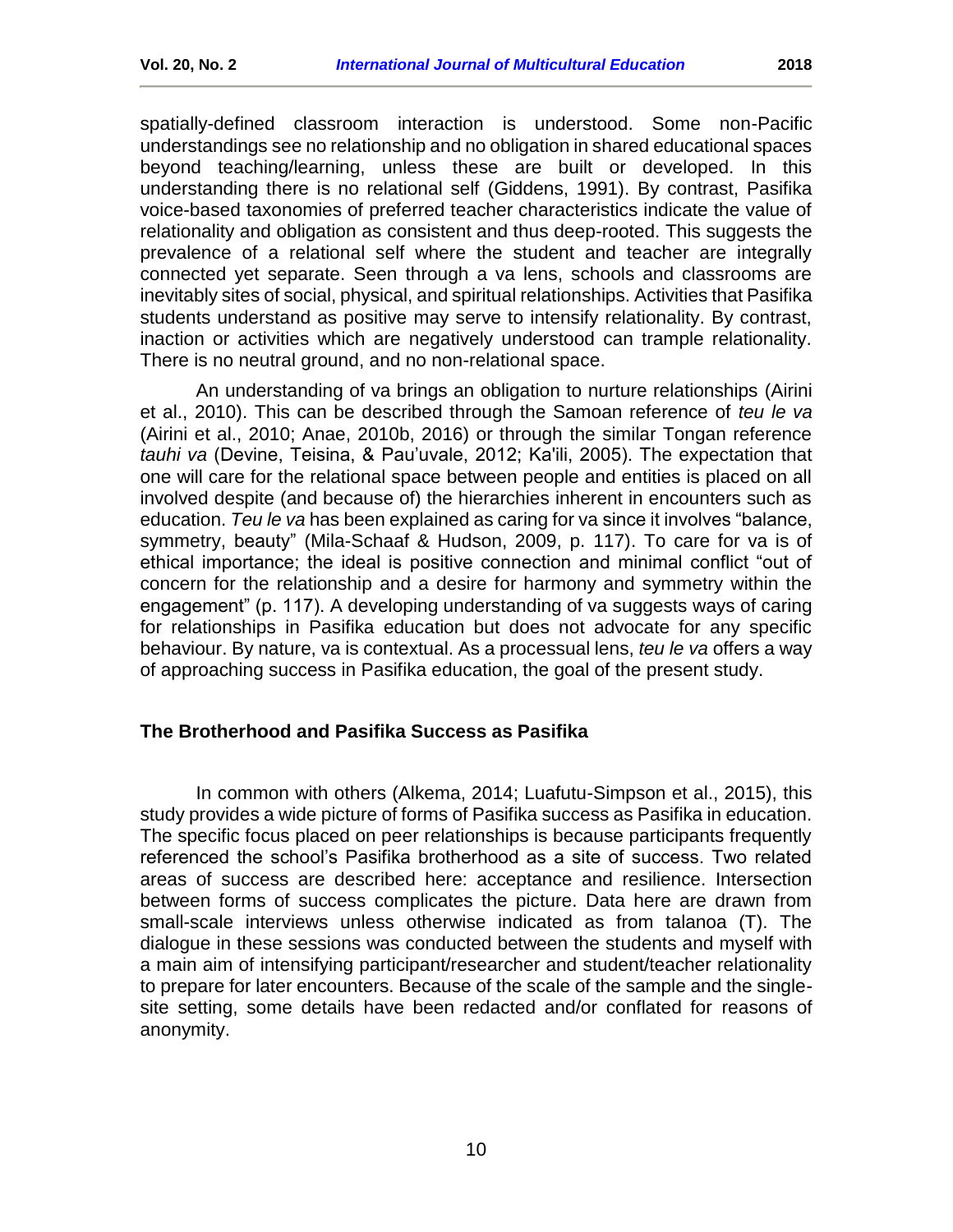**Acceptance.** During interviews and group talanoa, many junior Pasifika students described peer networks based on an ethic of care in which senior students *always have my back.* This reoccurring phrase, also reported elsewhere (Samu, 2015), was contextualised in various hypothetical situations such as problematic homework, sadness, being bullied, and family matters. Since much data were collected early in the year, no student claimed to have needed such specific help. However, certainty and unquestioned expectation characterised these descriptions of brotherhood support. This suggests that the brotherhood as imagined and/or experienced by these students is not structured around what students need but is characterised by obligation, unquestionably and *always* present. When asked, "Do you guys think you are having success?" one student replied, "Oh, ha…so far, yes, it's good cos I know A…and they introduced me to all of his friends…they always have my back which is good." Another commented, "They accept me which is pretty cool." Through this relational activity, the brotherhood provides students with success as acceptance. As one boy said, because of the brotherhood, "P.I. boys aren't really alone."

Several students described the speed and totality with which success as acceptance was experienced. Although any new student is likely to be uncomfortable on entry to a new school, Pasifika peer relations can mediate this. As one student put it in his first interview*,* "I was scared when I first came in but the brotherhood was here." Another explained, "The brotherhood that was here was nice. Everyone just came to you straight away and said 'Hi' and stuff, like they wanted to know you. Straight away, yeah." This immediacy suggests a strong imperative felt by seniors to be positively involved with newcomers, understandable through the obligations inherent in va. Consequently, brotherhood relational proximity can colour the early experience of school for Pasifika students: "It's better than what I thought it was going to be…cos of how close everyone is to each other." This suggests that when enacted, *teu le va* promotes success as acceptance for junior students through belonging to the brotherhood.

Some students explicitly compared their perceptions of the Pasifika brotherhood with their ideas about the worlds of Palagi peers. Comparisons associated relatedness with the former and individuality with the latter. For instance,

You know how white boys don't include other people but where we do... Like if someone is not doing well with their homework, we always help them. Most people would say, "No you do it yourself," but us P.I. boys we always do it, we always help them.

In this way, the centrality of care and close relationality are distinctively positive aspects of the profile of the brotherhood. A further example elaborates Pasifika students' views of themselves: "[I]f we are real hurt, emotionally they [the brothers] are there to help you…. [White boys] can do that but they just don't do it as good. As like the brown guys…maybe brown people have stronger connection." This suggests that while non-Pasifika students may be able to offer empathy, the bond between Pasifika students seems more powerful and support more readily available. That this power comes from a shared relational language is supported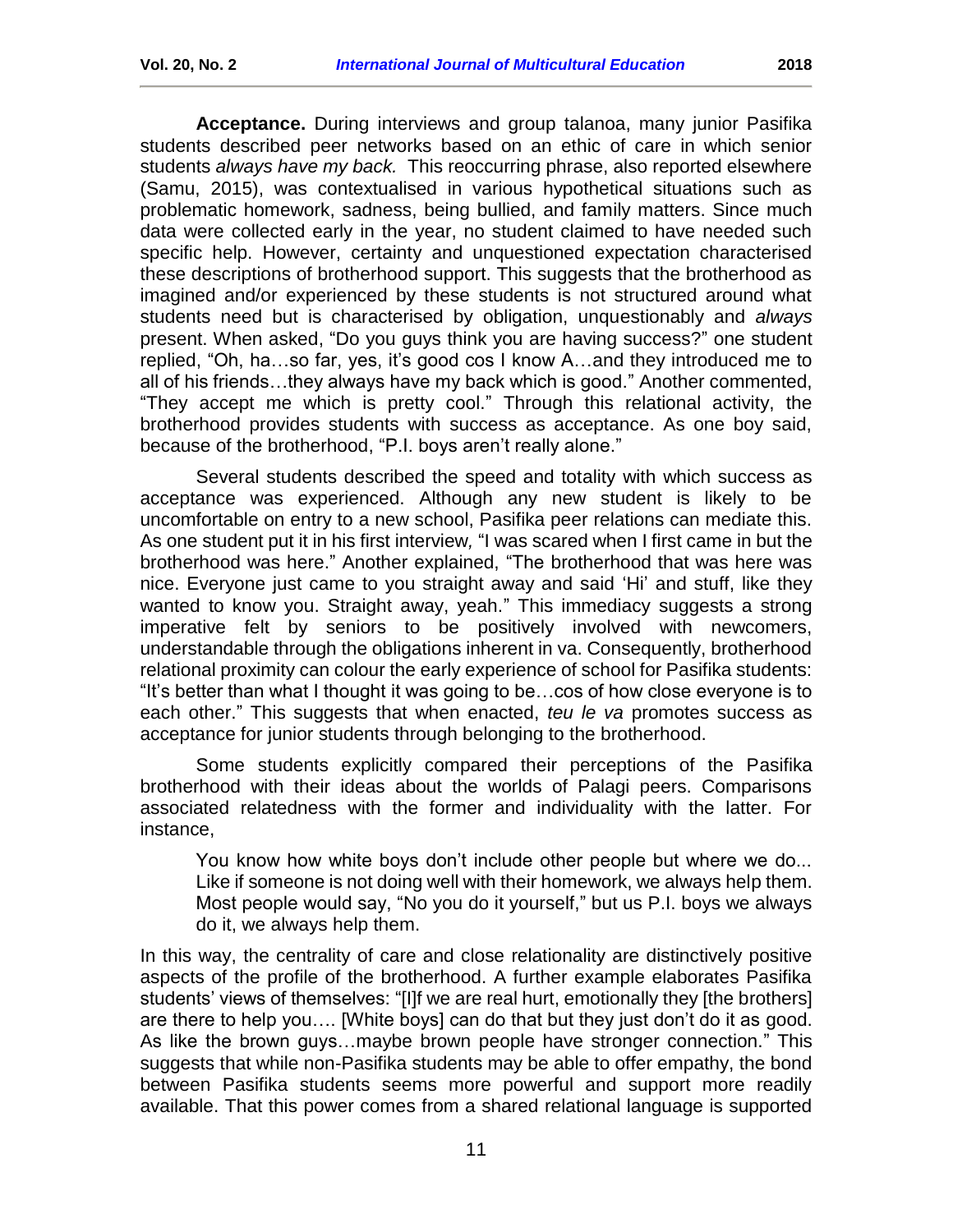by the comment that "if you talk to them [other Pasifika students] it's like how you talk to your brother.... And like, as you talk to them, you talk about similar stuff, and all the communication with each other is like, really well [good]." A senior student reinforced the idea of variation in relational language while facilitating a talanoa for his juniors: "I can joke around and mock around with P.I.s and then Palagis you can talk about different things like sort of talk to them differently (T)." Although the student claimed to have Palagi friends, his comment suggests an enduring sense of relational difference.

To summarise, these responses suggest that success as acceptance is a significant form of Pasifika success as Pasifika situated within the brotherhood of the school. Pasifika students see actions that indicate acceptance and that can be understood as expressions of *teu le va* as distinctive.

**Resilience.** Associated with acceptance, resilience is a form of Pasifika success that is sited in the brotherhood amongst other spaces. Resilience is the ability to cope with adversity, is alterable (Waxman, Gray, & Padron, 2003), and is subject to relational support (McMillan & Reed, 1994). In literature it is generally located in families and teachers. In Pasifika education, the collective strength of the brotherhood offers additional opportunities for the support of resilience. For example, one student explained about his Pasifika peers as such:

…[they] are your brothers, they are basically like your best friends, so that even when you are being successful for a bit, and you just drop completely, they will still be there to like pick you up, support you.

This goes beyond "having my back" because it refers to supporting schoolfocussed success. Another comment which links the brotherhood and resilience is "It's like you know you have got support…when you are down you have always got someone there. You know, that's what a brother does." This explicitly links the role of brothers to resilience. Having someone close provides an opportunity to resist being "down" and to move on.

That success as acceptance and classroom success can be linked in the school is perhaps especially important where Pasifika students are in a minority (Rimoni, 2016). For example, the only Pasifika boy in a class referred to the brotherhood relationship as being "a really strong bond amongst each other so that even if the whole people aren't there, it still feels like they are all there. Like you are walking alone but you feel like all the brothers are like behind you." Here, resilience is supported by the brotherhood in absentia. This suggests that a wellconfigured brotherhood va can support a student in less than ideal contexts through a deep sense of connection. That is, resilience in one space in a school can be resourced by positive relationality in another.

Students in this study acknowledged Poly Club as a forum for brotherhood relationality where "everyone is P.I." Resilience and identity are linked such that Pasifika identity can promote resilience. Identity can be supported through connections maintained in Poly Club: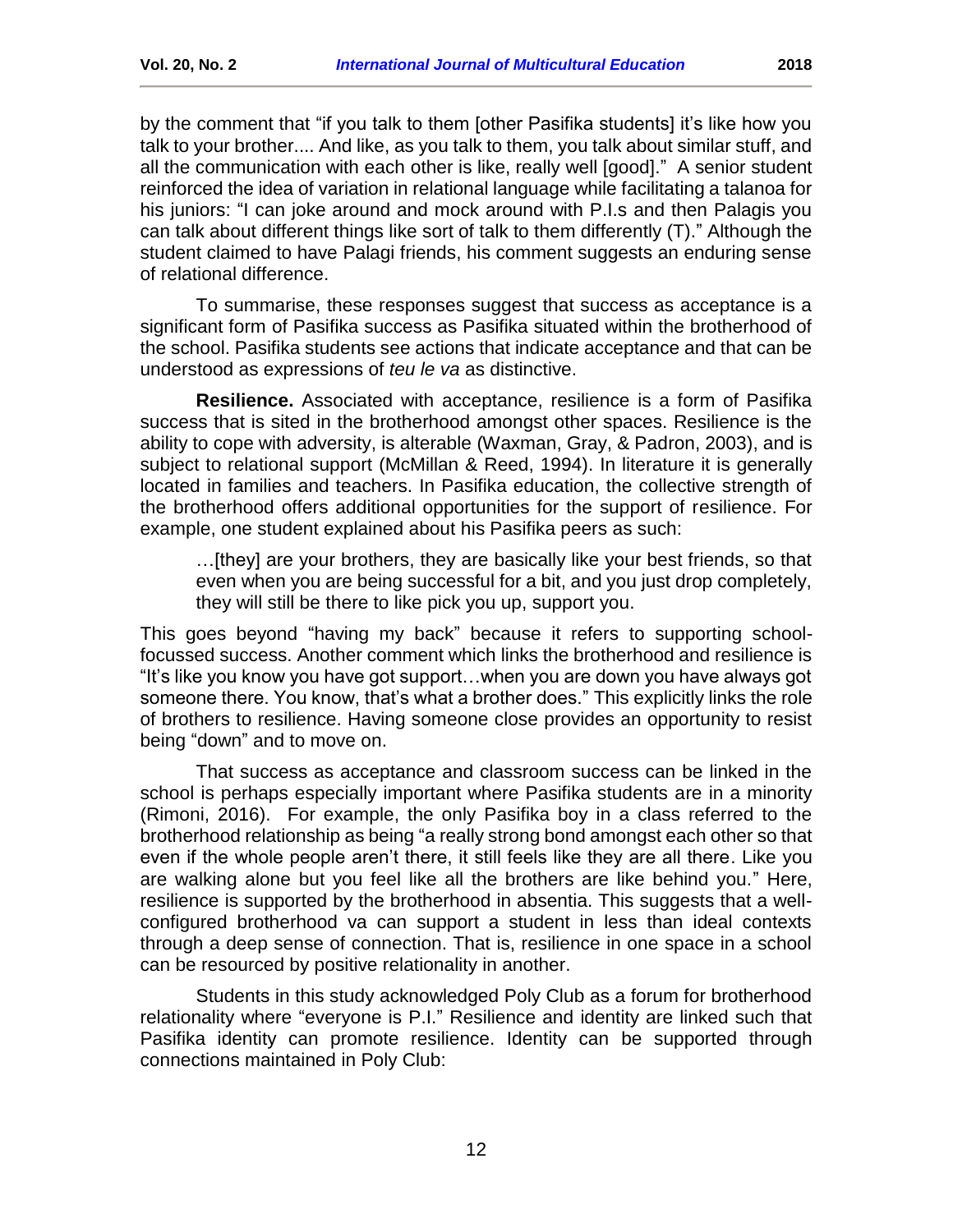Yeah, not many of the P.I. boys are together in classes, so [Poly Club] is sort of time to catch up with the culture. With heaps of Palagis, you can't lose your culture but it seems like you sort of forget about it but this is like a time to remember it.

Poly Club and similar Pasifika spaces within the school, such as Pasifika camp, can be a place where "we don't lose a sense of who we are and where we came from because the brothers will help us." These spaces are opportunities for the brotherhood to strengthen because such opportunities "help all the students connect with other students and vice versa to get an idea of, like, that they are all brothers...that they are all in it together." Brotherhood relationality can be an important resource for Pasifika students through mutual connection and care, and while it is likely to develop regardless of school action, a positive view of brotherhood relationality suggests that schools have an opportunity to support its development, encouraging the acceptance and resilience that it can bring by sponsoring a variety of spaces for interaction.

**Conflicting forms of success.** Success is defined by identity and values. In complex intercultural areas such as Pasifika education, it is unsurprising that at times there is conflict between forms of success. This has been observed elsewhere and theorised in terms of gender roles of Pacific origin (Fairbairn-Dunlop, 2010a). Comments from students within this study suggest that such conflicts can involve differing priorities, stemming in part from a variety of constructions of what being Pasifika means, and sometimes including a sense of belittlement.

Success as acceptance and success as the pursuit of ambition or selfextension can come into conflict where being Pasifika is not seen as a strength. Some students claimed early in the research that as "one pack…we can do anything we have all wished for." This ideal paints the brotherhood as providing mutual support for limitless ambition. Another claimed, "I don't want to be titled as a lower grade person cos I know I can get good grades," revealing a sense that he might be seen as someone who might lack ability, but countering this with ambition. Later, other students cast light on the way ambition can be viewed within the group. For instance one said, "Some want to be builders, pilots, but then the negatives you say that in front of all your boys and 'Pilot, you can't be a pilot.'" This suggests that conceptual categories of Pasifika, presumably largely sourced from outside of education, operate to limit the kinds of support students may afford each other. In this case, the student's ambition cannot be supported because it is deliberately made invisible. The ideas of Pasifika as "not smart or as known as the brown tail of New Zealand" suggest potential origins for restriction on the expression of ambition.

Several incidents observed during the research year illustrated similar conflicts, the most clear-cut of which took place on a Pasifika induction day. Here, an academically successful senior Pasifika student was given the opportunity to take some juniors to the school library. This was declined with the comment, "These are P.I. boys; they won't want to be reading. They won't want to be in the library." Another comment, again made by a senior with a positive academic record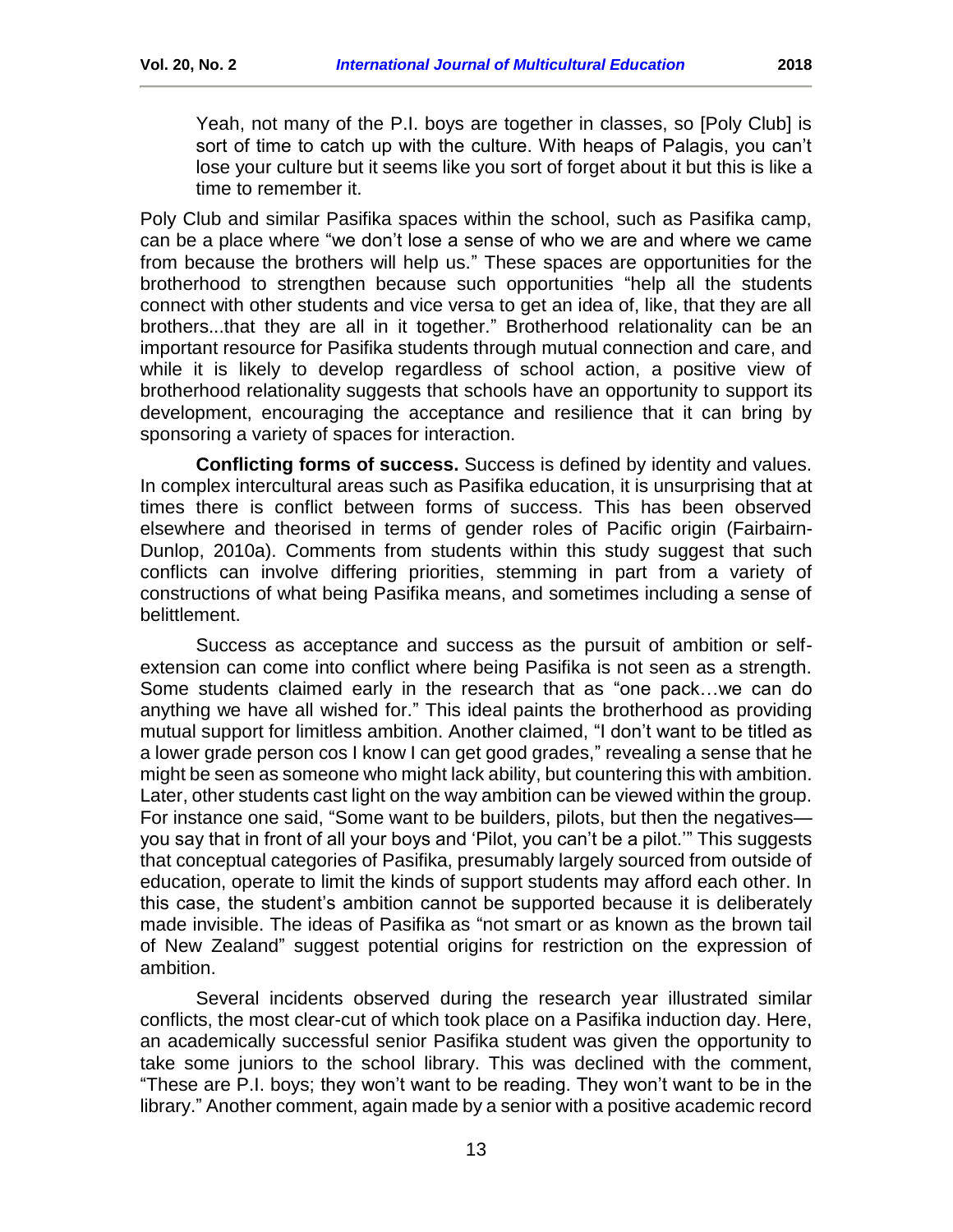as an explanation for not attending a study session, illustrates the same kind of contradiction: "We are rugby players, Miss." This thinking constructs limitations within being Pasifika which contradict the speakers' own academic pathways. As doublethink, this suggests a complex relationship between two Pasifika realities one that is experienced as positive and possible, and one that seems to be a limiting ideology. In these circumstances, choice is constructed between forms of success. Actions to *teu le va* with a group that accepts an identity that excludes being a pilot, reading in a library, or being seen to study, may not sit well with caring for the relational space with individuals who wish to embrace these possibilities. Although such conflicts may be resolved by strategies such as erasure, avoiding the construction of choice between forms of success is a more positive solution, well-served where being Pasifika is regarded as a strength.

Resilience may undercut through the connections inherent in a brotherhood as a result of conflict. The power of brotherhood members to create emotional unpleasantness when the va is sullied matches their potential for providing support. A put-down from a brotherhood member was described as "kind of like being left out. Like if your family went and left you behind, without a reason." This description conveys a sense of unanswered obligation in the expectation that where separation is unavoidable, a reason should be given. This is a failure to *teu le va* by not considering the needs of another. This can occur in gendered situations. When describing the actions of a brother in a context where girls were present, the following heated exchange occurred:

*Your friend would like dog you just to act cool in front of her…*

*But that's not being a true brother…*

Perhaps the significance of this is that the potential support of being a brother is matched by the potential not to be "true" when a conflict occurs. In this case, the sense of having been let down by a betrayal of what Rimoni (2016) calls a "code of responsibility" is clear (p.126).

Contests between different forms of success can take place in classrooms. Inevitably, despite ambition, not every Pasifika student is totally focused on classroom activity. Instead, "some of the boys are like attention seekers." Sitting in class with members of the brotherhood can be helpful but, according to students, "at other times it's quite distracting." One student explained: "Some guys show off to fit in. It's not what they want to be, it's what the boys want them to be, it's like looking in the mirror, but it's like looking at the wrong person." This perceptive comment suggests that classroom activities can host a conflict between the goal of classroom participation and success as acceptance in the brotherhood. What one wishes to be can conflict with what *the boys* seem to wish. This is reinforced by considering a comment which describes one Pasifika student's perception of the behaviour of others*:* "They act different to how they really are, their personalities outside and in class." The explanation offered was that "some of the boys are just trying to show off*"* to those who did not know them. Reinforcing a sense of brotherhood membership can affect the way a student is positioned with respect to classroom participation. The expression "looking in a mirror" indicates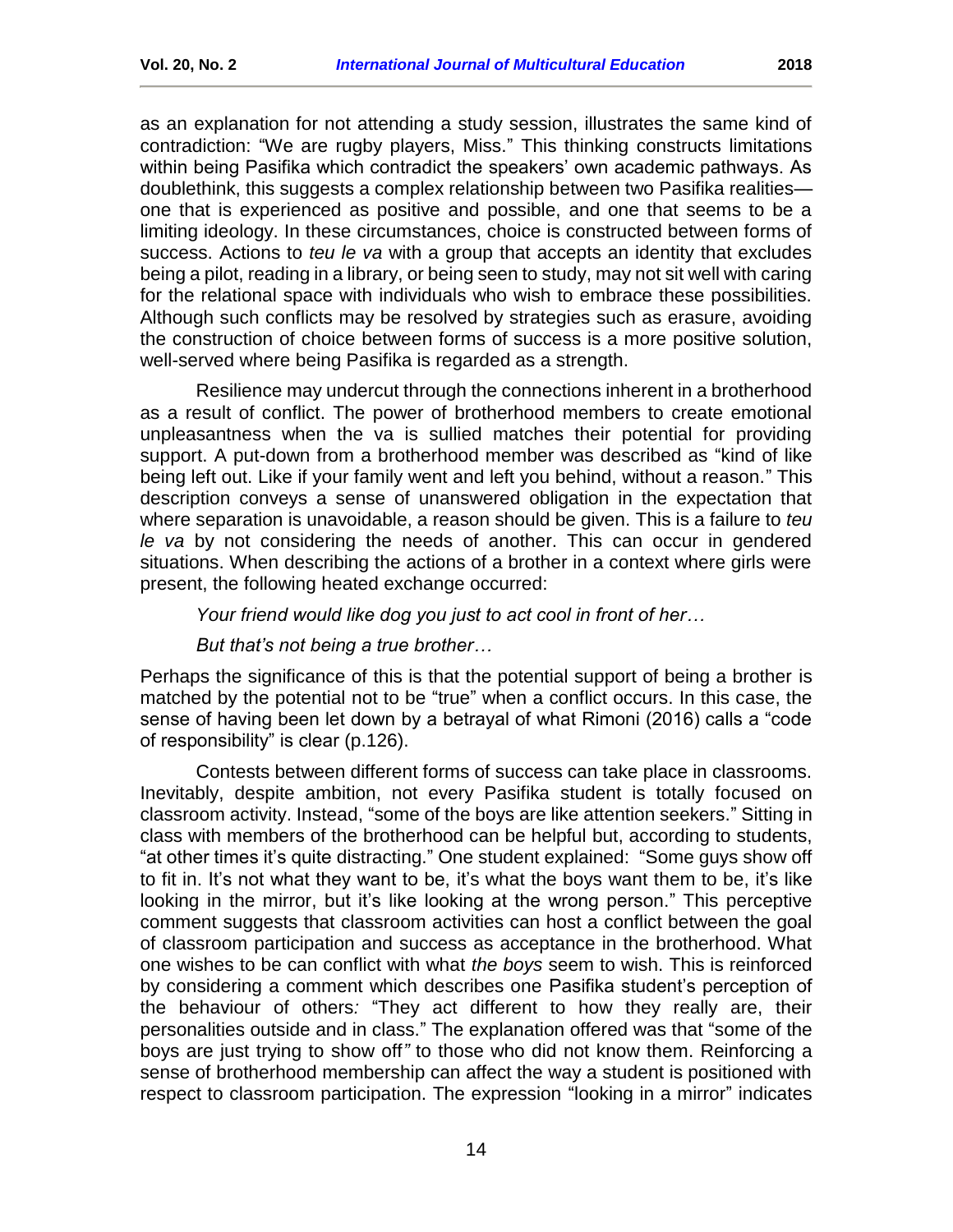Pasifika students can behave in agentic ways when faced with such conflicts. Some claim to take control by attempting to sit with students of the same academic focus as themselves. A spatial way of mediating conflict explained by a senior student is to remain seated with the "boys," but to mentally occupy a different space. While this fulfils an obligation of brotherhood solidarity at the physical level, this student's claim of "moving my mind" to the front of the room to the space occupied by the teacher—perhaps fulfils an obligation to an academic goal, impossible to achieve without a high level of classroom engagement. This highly developed strategy may take time to formulate; it was not present in the accounts of junior students who remained frustrated at times with some of their Pasifika peers. However, it does indicate the multi-level appreciation some students have of their obligations to various relational spaces and their concern to fulfil these without generating conflict.

## **Implications**

<span id="page-14-0"></span>In this study, no student claimed to come to school to fail; many had opted to attend despite obstacles including travel and its associated costs, separation from primary school colleagues, and the inevitability of minority status. Seen through a va lens, Pasifika peer-relationality is a potent force which, if cared for, has the potential to offer acceptance and resource resilience, and support ambition so that goals are achieved. This ideal, however, is not always evident in the accounts of brotherhood members. Questions are therefore raised regarding the processes involved in the muting of the potential of the brotherhood. This includes those circumstances that turn being Pasifika from a strength into a weakness.

One potential explanation can be found by considering how the fabric of education comes to mirror restrictive views of Pasifika present in wider society. This approach suggests links between seemingly distant phenomena such as the way minoritised groups including Pasifika are negatively presented in the media in Aotearoa New Zealand (Loto et al., 2006) and normative, restrictive categories of being Pasifika visible in the practice of education. That such links can exist has been shown by Hynds and Sheehan (2010) and, since schools are an integrated part of society, it would be surprising if this were not the case. Examples of the way restrictive views of Pasifika potential can exist in the fabric of education include the pathways some schools use for Pasifika students, which lead to a dearth of academic challenge (Wilson et al., 2016); the exercise of programme choice in ways that reinforce historical inequity (Madjar, McKinley, Jensen, & Van Der Merwe, 2009); the concentration of Pasifika students in some areas of schools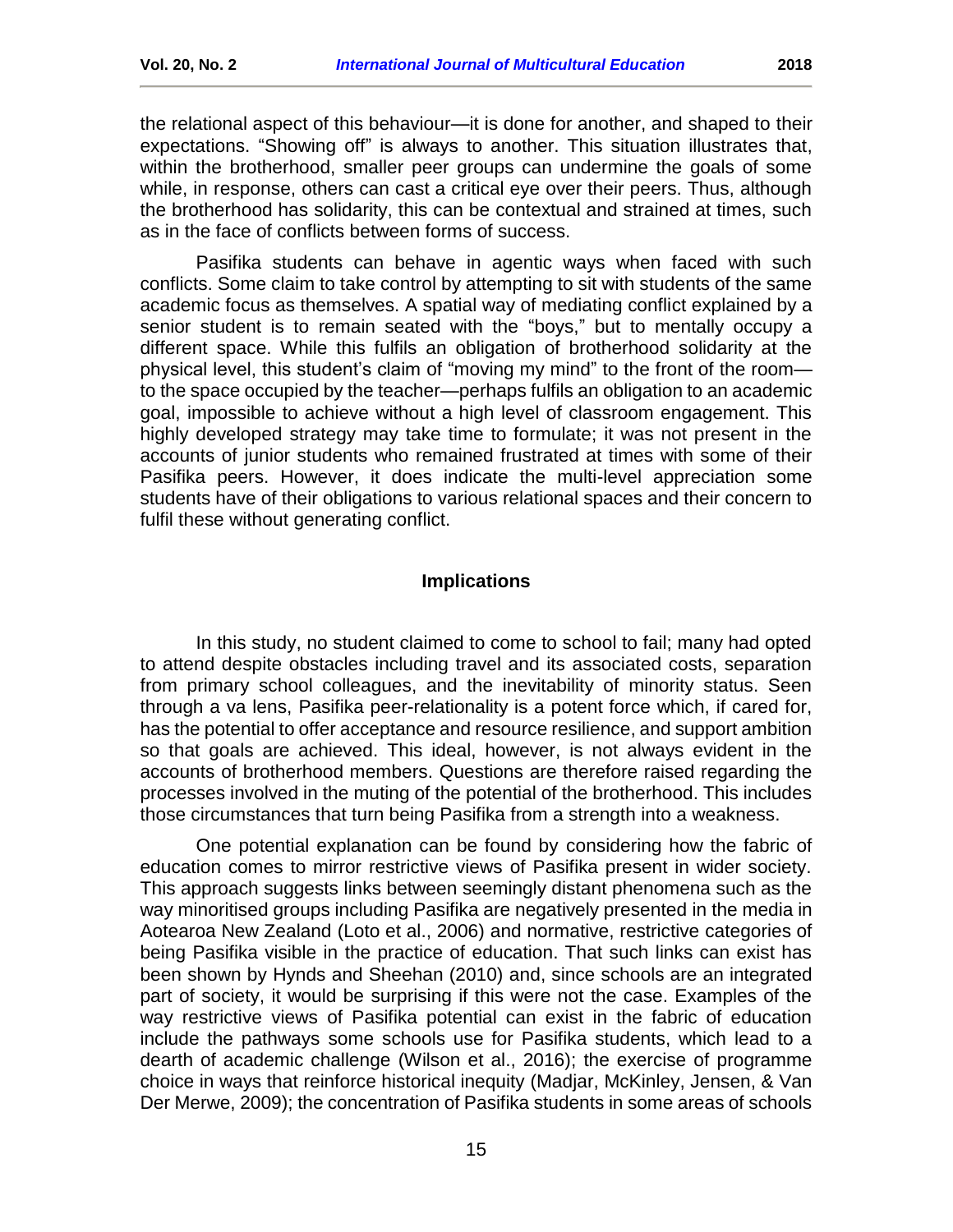at the expense of others; and the focus on sporting, performance, and leadership success for Pasifika students that draws attention away from a lack of academic success which would be unacceptable for other groups. One could argue that a concentration on NCEA Level 2 in the PEP at the expense of Level 3 and University Entrance has similarly restrictive connotations.

Pursuing Pasifika success as Pasifika requires institutions to acknowledge the potential of groups such as the brotherhood to support success as acceptance. This can then be a resource for resilience. In ways which may differ from some other ethnicities and/or groups that are not minoritised, schools might examine how they interact both with individual students and with the collective. This means understanding that male Pasifika students will form a brotherhood despite a lack of strategy from a school and that, where this happens, the school's opportunity to *teu le va* with the group has been missed. It also means understanding that, although providing space for a brotherhood in an area such as "culture" can be positive, such selective provision can reinforce externally sourced ideas of Pasifika absence from areas such as academia. Pasifika success as Pasifika would be supported by schools more fully appreciating that choice for their Pasifika students includes individual and/or family ideas of success, but that it can also be a matter of group-defined success. How a group is treated can contribute to its identity, and how a group sees itself can contribute to what success can mean. If education is about the fulfilment of potential, clearing space for success by actively caring for relational matters in ways which make being Pasifika a strength, rather than a restriction, is both an obligation and a logical step.

# **Concluding Comments**

<span id="page-15-0"></span>This article has argued for the value of previous approaches to Pasifika education to construct taxonomies of teacher characteristics that can guide classroom practice and expose the evidence of inequity in the education system through the development of Pasifika data. However, undisturbed concepts of relationships or relationality are problematic, and the narrowness of success implied targeting is an issue.

This article argues for the value of a strengths-based approach, which seeks to understand Pasifika voice through concepts of Pacific origin. Consequently, the construction of conflicts between different kinds of success valued by Pasifika students can be minimised. To *teu le va* in this context is to recognise, critique, and reshape practice; reduce restriction on Pasifika students; and increase understanding between Pasifika students and their teachers. Seeking the wisdom of va to understand Pasifika education may make space for Pasifika students to pursue Pasifika success as Pasifika, and even transform the context so that Pasifika success becomes success (Nakhid, personal communication, April 21, 2017). This Pacific-based view sits well with the thinking of others (e.g., Valenzuela, 2005) who draw attention to the cultural aspects of education in migration and the way these intersect with power. A concerted effort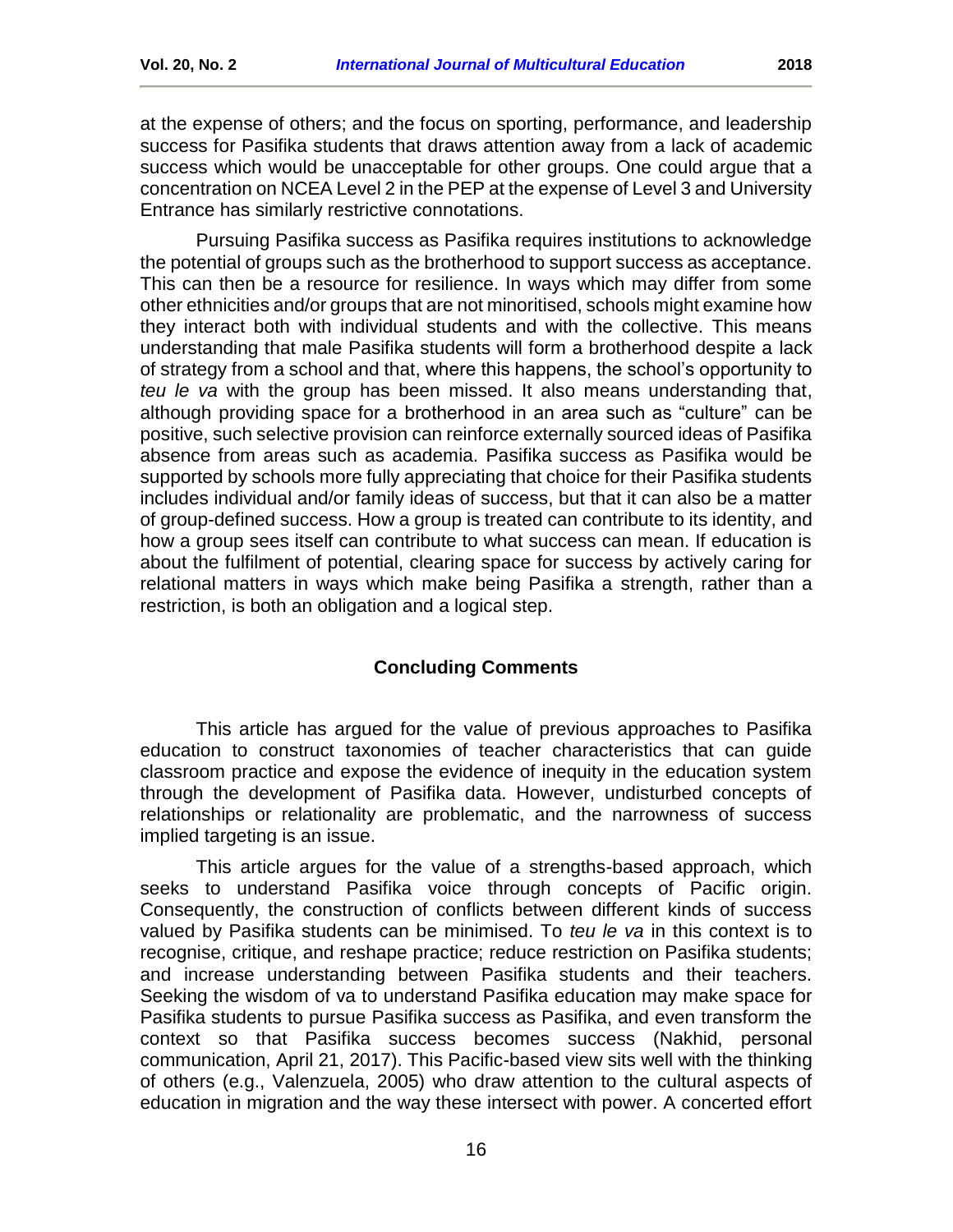is required to bring new understandings to Pasifika education such that Palagi teachers become learners, administrators become visionaries, and existing practice becomes open to critical questioning from relevant frameworks. Turning to Pacific wisdom for guidance under such circumstances makes a lot of sense. It is an act of "walking backwards into the future while facing the past" (Refiti, 2015, p. 49).

## **Acknowledgements**

<span id="page-16-0"></span>This article is a re-worked, significantly developed, and expanded version of a paper given at the Institute for Interdisciplinary Inquiry Conference, Nadi, Fiji, April 2016. Thanks go to delegates for their advice and assistance. Thanks also to past and present members of Te Kura Māori in the School of Education and Va'aomanū Pasifika at Victoria University for critique and support. Finally, all participants are acknowledged: students, parents, teachers, administrators, and advisors. May we together make a positive difference.

#### **Note**

<span id="page-16-1"></span>1. Aotearoa is a Te Reo Māori equivalent for New Zealand. Increasingly the terms are used together to denote the bi-cultural status of the society under the Treaty of Waitangi.

#### **References**

- <span id="page-16-2"></span>Airini, Anae, M., Mila-Schaaf, K., Coxon, E., Mara, D., & Sanga, K. (2010). *Teu le va - Relationships across research and policy in Pasifika Education: A collective approach to knowledge generation and policy development for action towards Pasifika education success*. Wellington, New Zealand: Ministry of Education.
- Alkema, A. (2014). *Success for Pasifika in tertiary education: Highlights from Ako Aotearoa supported research*. Retrieved from https://akoaotearoa.ac.nz/ successforpasifika
- Alton-Lee, A. (2003). *Quality teaching for diverse students in schooling: Best evidence synthesis*. Retrieved from [https://www.educationcounts.govt.nz/](https://www.educationcounts.govt.nz/publications/series/2515/5959) [publications/series/2515/5959](https://www.educationcounts.govt.nz/publications/series/2515/5959)
- Anae, M. (2005/2015). Samoans. *Te Ara - the Encyclopedia of New Zealand.* Retrieved from [http://www.TeAra.govt.nz/en/samoans](http://www.teara.govt.nz/en/samoans)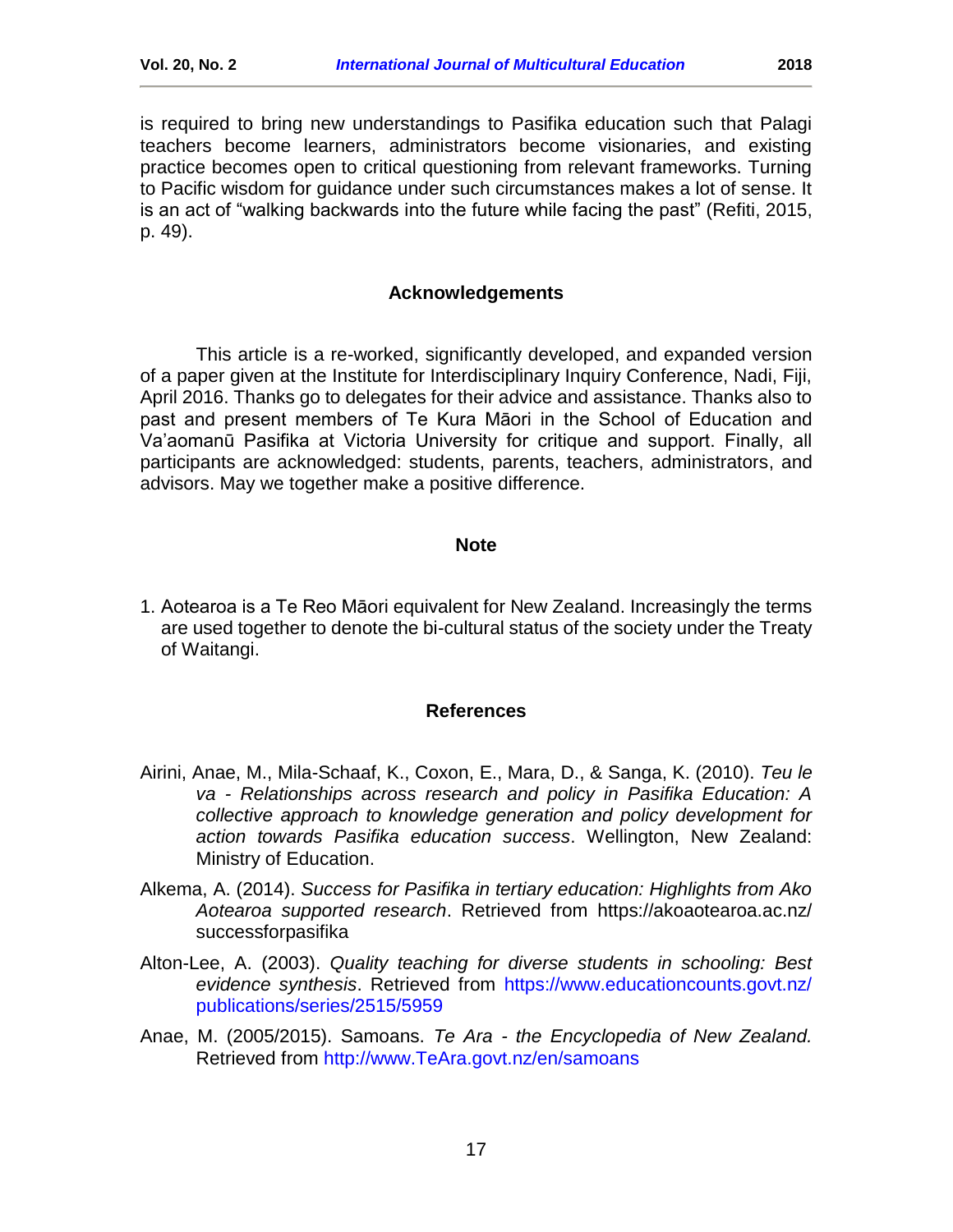- Anae, M. (2010a). Research for better Pacific schooling in New Zealand: Teu le va–a Samoan perspective. *Mai Review, 1*. Retrieved from <http://www.review.mai.ac.nz/index.php/MR/article/viewFile/298/395>
- Anae, M. (2010b). Teu le va: Toward a native anthropology. *Pacific Studies, 33*(2), 222-240.
- Anae, M. (2016). Teu le va: Samoan relational ethics. *Knowledge Cultures, 4*(3), 117-130.
- Boereboom, J. (2016). NCEA pass rate targets a wolf in sheep's clothing? Retrieved from [http://educationcentral.co.nz/ncea-pass-rate-targets-a-wolf](http://educationcentral.co.nz/ncea-pass-rate-targets-a-wolf-in-sheeps-clothing/)[in-sheeps-clothing/](http://educationcentral.co.nz/ncea-pass-rate-targets-a-wolf-in-sheeps-clothing/)
- Chu, C., Glasgow, A., Rimoni, F., Hodis, M., & Meyer, L. H. (2013). *An analysis of recent Pasifika education research literature to inform and improve outcomes for Pasifika learners*. Wellington, New Zealand: Ministry of Education.
- Crocombe, R. G. (1976). *The Pacific way: An emerging identity*. Suva, Fiji: Lotu Pasifika.
- Devine, N., Teisina, J. P., & Pau'uvale, L. (2012). Tauhi vā, Spinoza, and Deleuze in education. *Pacific-Asian Education, 24*(2), 57-68.
- Education Review Office. (2012). *Improving education outcomes for Pacific learners*. Wellington, New Zealand: Education Review Office.
- Education Review Office. (n.d.). Priority learners. Retrieved from [http://www.ero.govt.nz/Review-Process/Frameworks-and-Evaluation-](http://www.ero.govt.nz/Review-Process/Frameworks-and-Evaluation-Indicators-for-ERO-Reviews/He-Pou-Tataki-How-ERO-reviews-early-childhood-services/PART-2-Outcomes-for-children-in-early-childhood-education/Priority-learners)[Indicators-for-ERO-Reviews/He-Pou-Tataki-How-ERO-reviews-early](http://www.ero.govt.nz/Review-Process/Frameworks-and-Evaluation-Indicators-for-ERO-Reviews/He-Pou-Tataki-How-ERO-reviews-early-childhood-services/PART-2-Outcomes-for-children-in-early-childhood-education/Priority-learners)[childhood-services/PART-2-Outcomes-for-children-in-early-childhood](http://www.ero.govt.nz/Review-Process/Frameworks-and-Evaluation-Indicators-for-ERO-Reviews/He-Pou-Tataki-How-ERO-reviews-early-childhood-services/PART-2-Outcomes-for-children-in-early-childhood-education/Priority-learners)[education/Priority-learners](http://www.ero.govt.nz/Review-Process/Frameworks-and-Evaluation-Indicators-for-ERO-Reviews/He-Pou-Tataki-How-ERO-reviews-early-childhood-services/PART-2-Outcomes-for-children-in-early-childhood-education/Priority-learners)
- Evans, B. F. (2011). *Teaching practices that support high achievement in the education of Pacific boys.* (M.Ed), Unitec Institute of Technology, Auckland, New Zealand.
- Fa'avae, D., Jones, A., & Manu'atu, L. (2016). Talanoa 'i 'ae talanoa—talking about talanoa: Some dilemmas of a novice researcher. *AlterNative: An International Journal of Indigenous Peoples, 12*(2), 138-150.
- Fairbairn-Dunlop, P. (2010a). 'He's won, but he's lost it': Applying a Samoa gender lens to education outcomes. *AlterNative: An International Journal of Indigenous Peoples, 6*(2), 143-154.
- Fairbairn-Dunlop, P. (2010b). Pacific youth connecting through 'Poly'. In C. Ward, J. Liu, P. Fairbairn-Dunlop, & A. Henderson (Eds.), Youth voices, youth choices: Identity, integration, and social cohesion in culturally diverse Aotearoa/New Zealand (pp. 20-29). Wellington, New Zealand: Foundation for Research, Science and Technology. Retrieved from [www.victoria.ac.nz/](http://www.victoria.ac.nz/cacr/research/youth-family/youth-voices,-youth-choices/Youth-Voices-Youth-Choices-report.pdf) [cacr/research/youth-family/youth-voices,-youth-choices/Youth-Voices-](http://www.victoria.ac.nz/cacr/research/youth-family/youth-voices,-youth-choices/Youth-Voices-Youth-Choices-report.pdf)[Youth-Choices-report.pdf](http://www.victoria.ac.nz/cacr/research/youth-family/youth-voices,-youth-choices/Youth-Voices-Youth-Choices-report.pdf)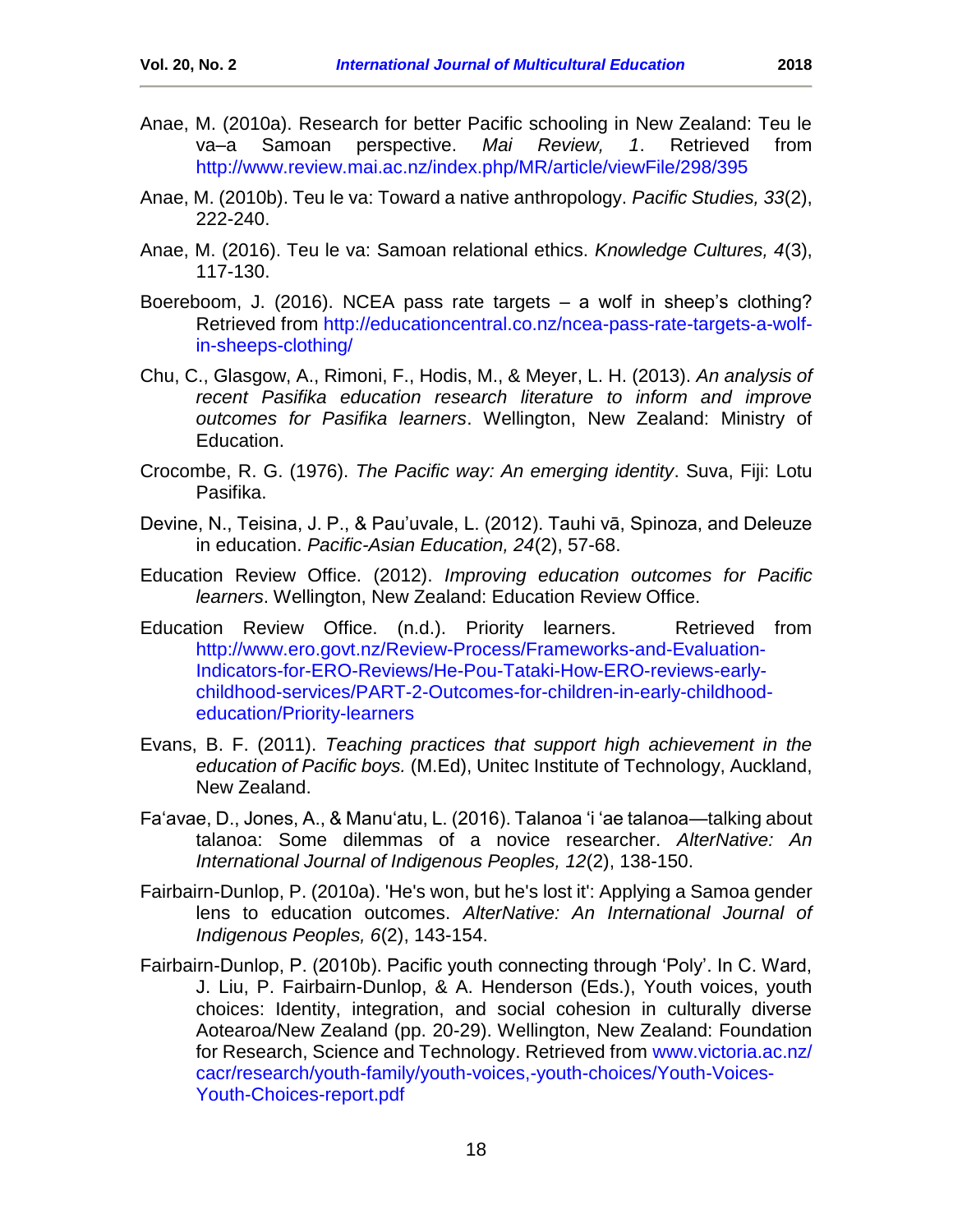- Farrelly, F., & Nabobo-Baba, U. (2014). *Talanoa as empathic research*. Paper presented at the International Development Conference 2012, Auckland, New Zealand.
- Giddens, A. (1991). *Modernity and self-identity: Self and society in the late modern age*. Stanford, CA: Stanford University Press.
- Gorinski, R., & Fraser, C. (2006). *Literature review on the effective engagement of Pasifika parents & communities in education*. Wellington, New Zealand: Ministry of Education.
- Hau'ofa, E. (1994). Our sea of islands. *The Contemporary Pacific, 6*(1), 148-161.
- Hawk, K., & Hill, J. (2000). *Making a difference in classrooms: Effective teacher practice in low-decile, multi-cultural schools*. Wellington, New Zealand: Ministry of Education Research Division.
- Helu-Thaman, K. (1988). *Ako and Faiako: Educational concepts, cultural values and teachers' role perception in Tonga.* (Unpublished PhD Dissertation), University of the South Pacific, Suva, Fiji.
- Helu-Thaman, K. (2010). Teacher capacities for working towards peace and sustainable development. *International Journal of Sustainability in Higher Education, 11*(4), 353-364.
- Hoem, I. (1993). Space and morality in Tokelau. *Pragmatics, 3*(2), 137-153.
- Hynds, A., & Sheehan, M. (2010). Iwi versus Kiwi: Racism, race relationships and the experience of controversial political debates within a context of culturally responsive school reform. *New Zealand Annual Review of Education, 20*, 102-121.
- Ka'ili, T. O. (2005). Tauhi va: Nurturing Tongan sociospatial ties in Maui and beyond. *The Contemporary Pacific, 17*(1), 83-114.
- Latu, S., & Young, A. (2004). *Teaching ICT to Pacific Island background students*. Paper presented at the Sixth Australasian Conference on Computing Education, Dunedin, New Zealand. Retrieved from [http://crpit.com/](http://crpit.com/%20confpapers/CRPITV30Latu.pdf) [confpapers/CRPITV30Latu.pdf](http://crpit.com/%20confpapers/CRPITV30Latu.pdf)
- Latu, V. F. (2004). *There is more to learning mathematics than mathematics: Attributional beliefs and motivation of Maori and Pacific Island students*. Paper presented at the Mathematics Education for the Third Millennium: Towards 2010 conference, Townsville, Australia. Retrieved from <https://www.merga.net.au/documents/RP402004.pdf>
- Lilomaiava-Doktor, S. (2009). Beyond "migration": Samoan population movement (malaga) and the geography of social space (vā). *The Contemporary Pacific, 21*(1), 1-32.
- Loto, R., Hodgetts, D., Chamberlain, K., Nikora, L. W., Karapu, R., & Barnett, A. (2006). Pasifika in the news - The portrayal of Pacific peoples in the New Zealand press. *Journal of Community & Applied Social Psychology, 16*(2), 100-118.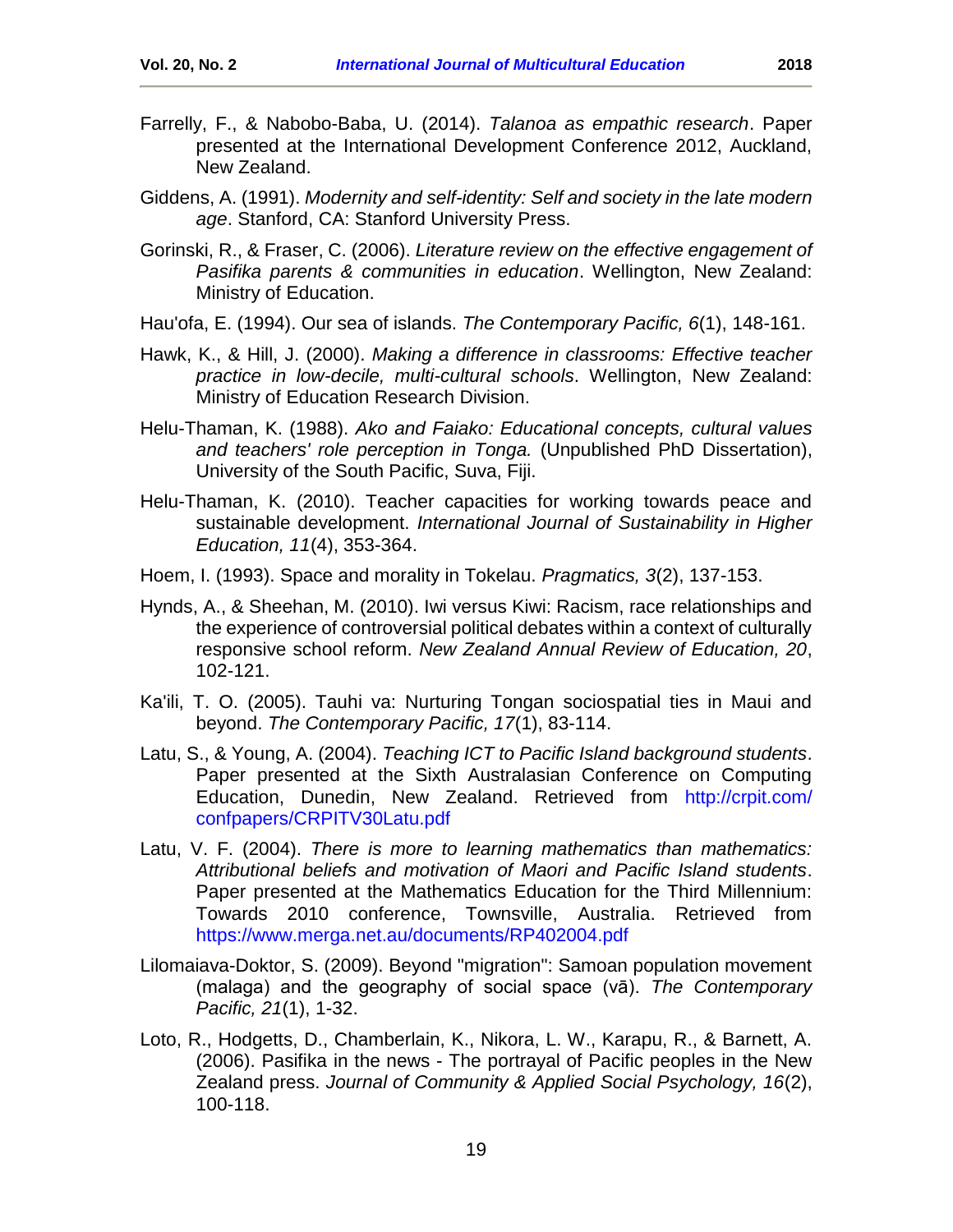- Luafutu-Simpson, P., Moltchanova, E., O'Halloran, D., Petelo, L., Schischka, J., & Uta'i, S. (2015). *Change strategies to enhance Pasifika student success at Canterbury tertiary institutions*. Wellington, New Zealand: Ako Aotearoa.
- Madjar, I., McKinley, E., Jensen, S., & Van Der Merwe, A. (2009). Towards University: Navigating NCEA Course Choices in Low-Mid Decile Schools. *Starpath Project.* Retrieved from [http://www.education.auckland.ac.nz/uoa/](http://www.education.auckland.ac.nz/uoa/home/about/research/starpath-home/starpath-research/towards-university)  [home/about/research/starpath-home/starpath-research/towards-university](http://www.education.auckland.ac.nz/uoa/home/about/research/starpath-home/starpath-research/towards-university)
- McMillan, A. (2012). *Exploring the role of the Rock and Water programme in the improvement of Māori and Pasifika boys' engagement with school.* (MEd), Victoria University of Wellington, Wellington, New Zealand.
- McMillan, J. H., & Reed, D. F. (1994). At-risk students and resiliency: Factors contributing to academic success. *The Clearing House, 67*(3), 137-140.
- Mila-Schaaf, K. (2006). Va-centred social work: Possibilities for a Pacific approach to social work practice. *Social Work Review, 18*(1), 8-13.
- Mila-Schaaf, K., & Hudson, M. (2009). *Negotiating space for indigenous theorising in Pacific mental health and addictions*. Auckland, New Zealand: Le Va.
- Milne, A., & Students of Kia Aroha College. (2015). *Speaking out as "Maori": Maori secondary students investigate our system's vision for Maori learners*. Paper presented at the Te tora titiro tawhiti: Emancipation through education. NZARE Conference 2015, Whakatane, New Zealand.
- Ministry of Education. (2013). Pasifika education plan. Retrieved from [http://www.education.govt.nz/ministry-of-education/overall-strategies-and](http://www.education.govt.nz/ministry-of-education/overall-strategies-and-policies/pasifika-education-plan-2013-2017/)[policies/pasifika-education-plan-2013-2017/](http://www.education.govt.nz/ministry-of-education/overall-strategies-and-policies/pasifika-education-plan-2013-2017/)
- Ministry of Education. (2015). Education Counts: Progress against Pasifika Education Plan targets. Retrieved from https://www.educationcounts. govt.nz/statistics/pasifikaeducation/progress\_against\_pasifika\_education\_ plan\_targets
- Moll, L. C. (2015). Tapping into the "hidden" home and community resources of students. *Kappa Delta Pi Record, 51*(3), 114-117.
- Nakhid, C. (2003). "Intercultural" perceptions, academic achievement, and the identifying process of Pacific Islands students in New Zealand schools. *The Journal of Negro Education, 72*(3), 297-317. doi:10.2307/3211249
- New Zealand Qualifications Authority. (2013). *Annual Report on NCEA and New Zealand Scholarship Data and Statistics (2012)*. Retrieved from http://www.nzqa.govt.nz/studying-in-new-zealand/secondary-school-andncea/find-information-about-a-school/secondary-school-statistics/
- New Zealand Qualifications Authority. (2014). *Annual report on NCEA and New Zealand Scholarship data and statistics (2013)*. Retrieved from [http://www.nzqa.govt.nz/assets/About-us/Publications/stats-reports/ncea](http://www.nzqa.govt.nz/assets/About-us/Publications/stats-reports/ncea-annualreport-2013.pdf)[annualreport-2013.pdf](http://www.nzqa.govt.nz/assets/About-us/Publications/stats-reports/ncea-annualreport-2013.pdf)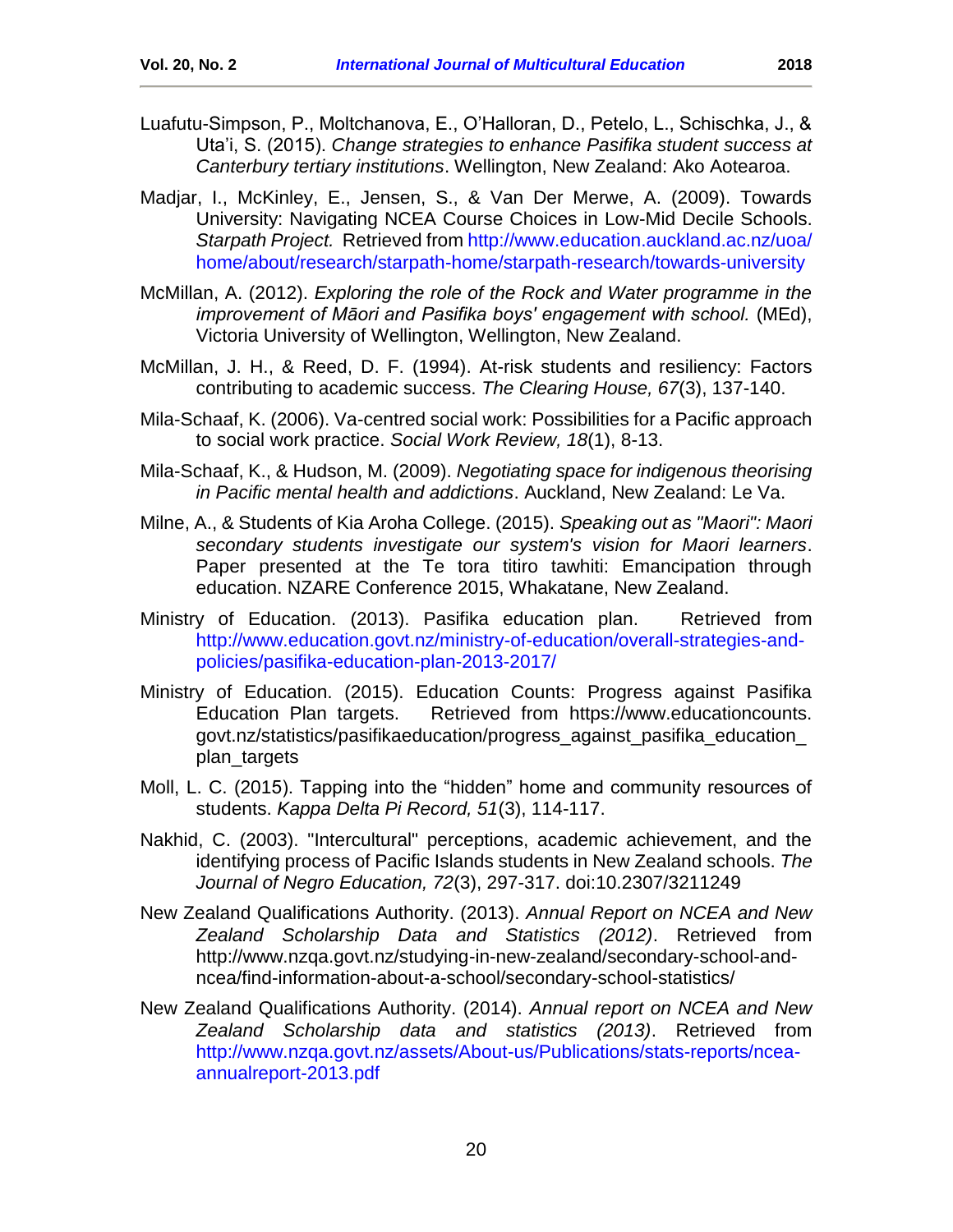- New Zealand Qualifications Authority. (2015). *Annual report on NCEA and New Zealand Scholarship data and statistics (2014)*. Retrieved from [http://www.nzqa.govt.nz/assets/About-us/Publications/stats-reports/ncea](http://www.nzqa.govt.nz/assets/About-us/Publications/stats-reports/ncea-annualreport-2014.pdf)[annualreport-2014.pdf](http://www.nzqa.govt.nz/assets/About-us/Publications/stats-reports/ncea-annualreport-2014.pdf)
- Office of the Auditor-General. (2012). Roles of public entities in education for Māori. Retrieved from http://www.oag.govt.nz/2012/education-for-maori/ part2.htm
- Orange, C. (2012). Treaty of Waitangi. *Te Ara - the Encyclopedia of New Zealand.* Retrieved from [http://www.TeAra.govt.nz/en/treaty-of-waitangi](http://www.teara.govt.nz/en/treaty-of-waitangi)
- Poltorak, M. (2007). Nemesis, speaking, and tauhi vaha'a: Interdisciplinarity and the truth of "Mental Illness" in Vava'u, Tonga. *The Contemporary Pacific, 19*(1), 1-35.
- Redmond, A. (2017). Maori and Pasifika NCEA pass rates improved, but disparity persists at university. *The Dominion Post.* Retrieved from [http://www.stuff.co.nz/national/education/91572347/maori-and-pasifika](http://www.stuff.co.nz/national/education/91572347/maori-and-pasifika-ncea-pass-rates-improved-but-disparity-persists-at-university)[ncea-pass-rates-improved-but-disparity-persists-at-university](http://www.stuff.co.nz/national/education/91572347/maori-and-pasifika-ncea-pass-rates-improved-but-disparity-persists-at-university)
- Refiti, A. (2015). *Mavae and Tofiga: Spatial exposition of the Samoan cosmogony and architecture.* (PhD), Auckland University of Technology, Auckland, New Zealand.
- Reynolds, M. (2016). Relating to va. *AlterNative: An International Journal of Indigenous Peoples, 12*(2), 190-202. doi:10.20507/AlterNative.2016.12.2.7
- Reynolds, M. (2017a). *Together as brothers: A catalytic examination of Pasifika success as Pasifika to teu le va in boys' secondary education in Aotearoa New Zealand.* (PhD), Victoria University of Wellington, Wellington, New Zealand. Retrieved from [http://researcharchive.vuw.ac.nz/handle/](http://researcharchive.vuw.ac.nz/handle/%2010063/6487) [10063/6487](http://researcharchive.vuw.ac.nz/handle/%2010063/6487)
- Reynolds, M. (2017b). Video and va: Caring for relationality in Pasifika education. *Set - Research Information for Teachers*. Retrieved from [http://www.nzcer.org.nz/nzcerpress/set/articles/video-and-v-caring](http://www.nzcer.org.nz/nzcerpress/set/articles/video-and-v-caring-relationality-pasifika-education)[relationality-pasifika-education](http://www.nzcer.org.nz/nzcerpress/set/articles/video-and-v-caring-relationality-pasifika-education)
- Rimoni, F. (2016). *Tama Samoa stories: Experiences and perceptions of identity, belonging and future aspirations at secondary school.* (Unpublished PhD Dissertation), Victoria University of Wellington, Wellington, New Zealand.
- Samu, N. P. (2015). *"It's not about that as long as I'm playing with the boys": The sporting and academic achievement of Pasifika males in their senior years of secondary schooling.* (Master of Professional Studies in Education), University of Auckland, Auckland.
- Samu, T. (2006). The 'Pasifika Umbrella' and quality teaching: Understanding and responding to the diverse realities within. *Waikato Journal of Education, 12*, 35-50.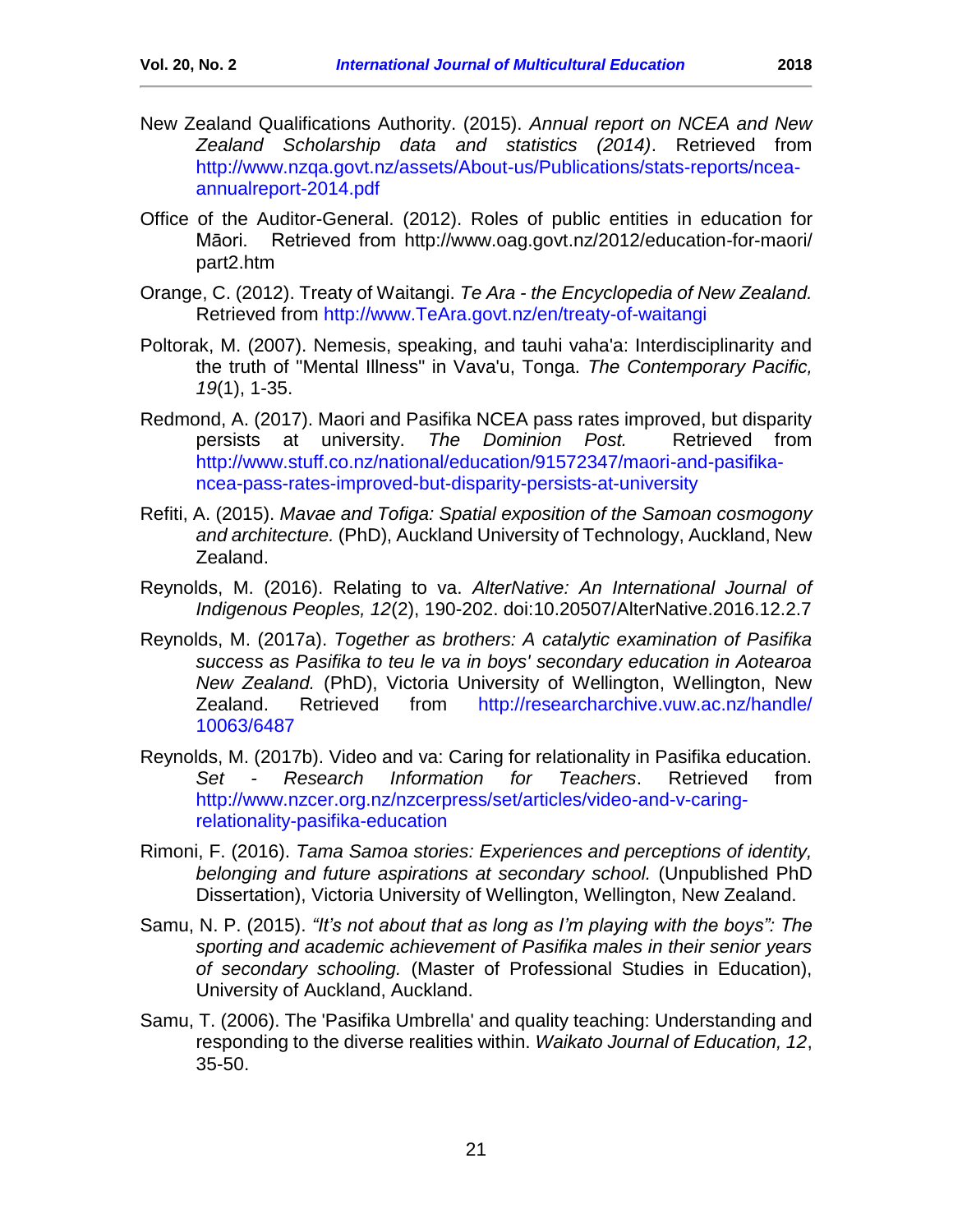- Siope, A. (2011). The schooling experiences of Pasifika students. *Set - Research Information for Teachers*, *3*, 10-16.
- Spiller, L. T. (2013). *Teachers' misunderstandings that affect the learning of their Pasifika students.* (M Ed.), Victoria University of Wellington, Wellington, New Zealand.
- Spoonley, P. (1988). *Racism and ethnicity*. Oxford, England: Oxford University Press.
- Statistics New Zealand. (2014). 2013 census ethnic group profiles. Retrieved from [http://www.stats.govt.nz/Census/2013-census/profile-and-summary](http://www.stats.govt.nz/Census/2013-census/profile-and-summary-reports/ethnic-profiles.aspx)[reports/ethnic-profiles.aspx](http://www.stats.govt.nz/Census/2013-census/profile-and-summary-reports/ethnic-profiles.aspx)
- Suaalii‐Sauni, T., & Fulu‐Aiolupotea, S. M. (2014). Decolonising Pacific research, building Pacific research communities and developing Pacific research tools: The case of the talanoa and the faafaletui in Samoa. *Asia Pacific Viewpoint, 55*(3), 331-344. doi:10.1111/apv.12061
- Tanielu, R., & Johnson, A. (2013). *More than churches, rugby & festivals: A report on the state of Pasifika people in New Zealand*. Retrieved from [www.salvationarmy.org.nz/socialpolicy](http://www.salvationarmy.org.nz/socialpolicy)
- Toumu'a, R. (2014). *Pasifika success as Pasifika: Pasifika conceptualisations of literacy for success as Pasifika in Aotearoa New Zealand*. Wellington, New Zealand: Adult and Community Education in Aotearoa (ACE).
- Treasury. (2012). Budget 2012 information release. Retrieved from http://www.treasury.govt.nz/publications/informationreleases/budget/2012/ pdfs/b12-2339097.pdf
- Tuagalu, I. (2008). Heuristics of the va. *AlterNative: An International Journal of Indigenous Scholarship, 4*(1), 107-126.
- Tupuola, A. M. (2004). Pasifika edgewalkers: Complicating the achieved identity status in youth research. *Journal of Intercultural Studies, 25*(1), 87-100.
- Turner, R., Irving, E., Li, M., & Yuan, J. (2010). *Availability of NCEA standards: Impact on success rate*. Auckland, New Zealand: Starpath Project, The University of Auckland.
- Valenzuela, A. (2005). Subtractive schooling, caring relations, and social capital in the schooling of US-Mexican youth. In L. Weis & M. Fine (Eds.), *Beyond silenced voices: Class, race, and gender in United States schools* (pp. 83- 94). Albany, NY: SUNY Press.
- Visser, H., Unasa, L., Kennedy, S., & Airini. (2007). *Is your research making a difference to Pasifika Education?* Paper presented at the Education in the Pacific- NZARE Annual Conference Christchurch.
- Waxman, H. C., Gray, J. P., & Padron, Y. N. (2003). *Review of research on educational resilience. Research report*. Retrieved from [http://escholarship.org/uc/item/7x695885#page-1](http://escholarship.org/uc/item/7x695885%23page-1)